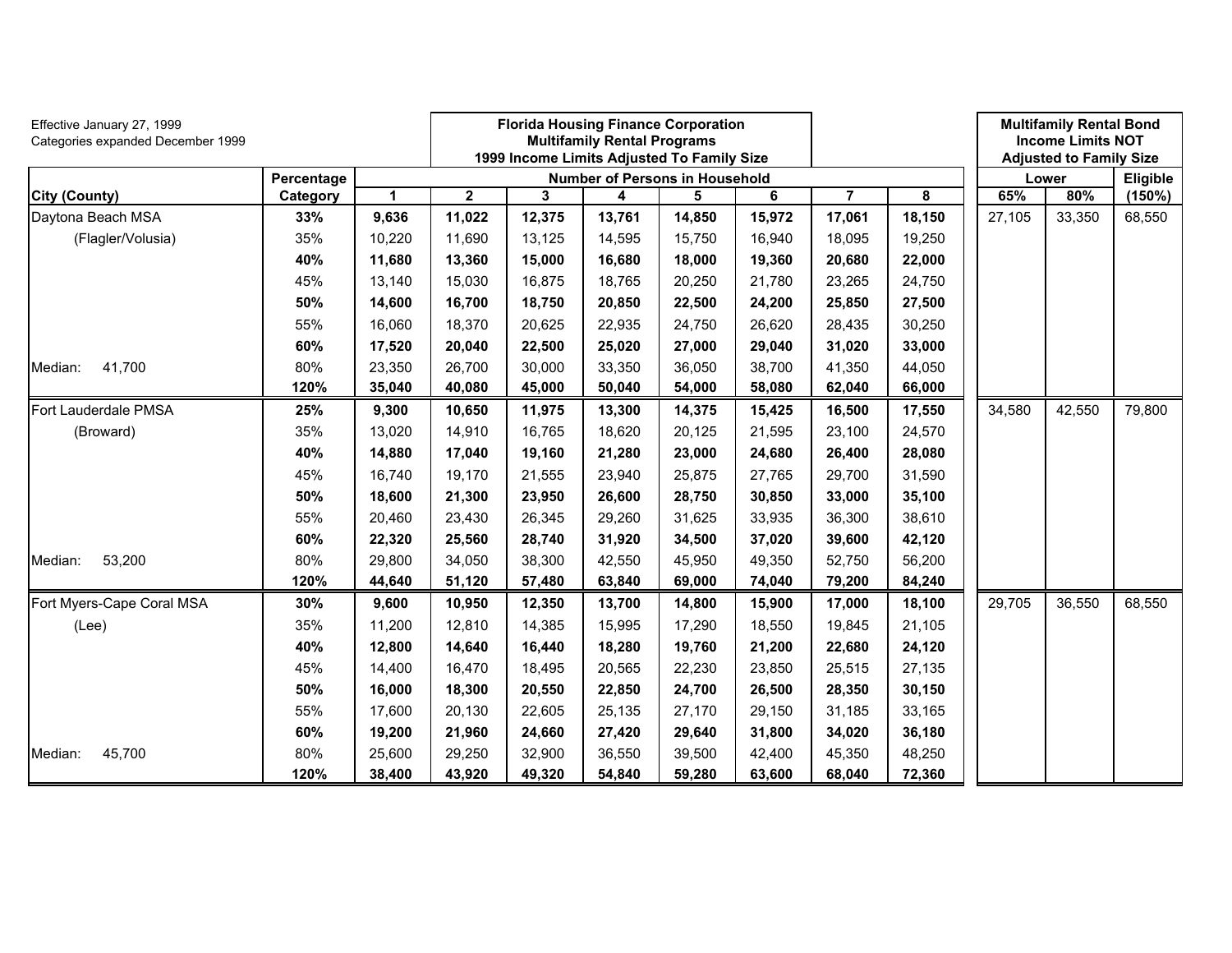| Effective January 27, 1999<br>Categories expanded December 1999 |            |        | <b>Florida Housing Finance Corporation</b><br><b>Multifamily Rental Programs</b><br>1999 Income Limits Adjusted To Family Size<br>Number of Persons in Household |        |        |        |        |        |        |        | <b>Multifamily Rental Bond</b><br><b>Income Limits NOT</b><br><b>Adjusted to Family Size</b> |           |
|-----------------------------------------------------------------|------------|--------|------------------------------------------------------------------------------------------------------------------------------------------------------------------|--------|--------|--------|--------|--------|--------|--------|----------------------------------------------------------------------------------------------|-----------|
|                                                                 | Percentage |        |                                                                                                                                                                  |        |        |        |        |        |        |        | Lower                                                                                        | Eligible  |
| City (County)                                                   | Category   | 1      | $\mathbf 2$                                                                                                                                                      | 3      | 4      | 5      | 6      | 7      | 8      | 65%    | 80%                                                                                          | $(150\%)$ |
| Fort Pierce-Port Lucie MSA                                      | 28%        | 9,324  | 10,640                                                                                                                                                           | 11,984 | 13,300 | 14,364 | 15,428 | 16,492 | 17,556 | 30,875 | 38,000                                                                                       | 71,250    |
| (Martin/Saint Lucie)                                            | 35%        | 11,655 | 13,300                                                                                                                                                           | 14,980 | 16,625 | 17,955 | 19,285 | 20,615 | 21,945 |        |                                                                                              |           |
|                                                                 | 40%        | 13,320 | 15,200                                                                                                                                                           | 17,120 | 19,000 | 20,520 | 22,040 | 23,560 | 25,080 |        |                                                                                              |           |
|                                                                 | 45%        | 14,985 | 17,100                                                                                                                                                           | 19,260 | 21,375 | 23,085 | 24,795 | 26,505 | 28,215 |        |                                                                                              |           |
|                                                                 | 50%        | 16,650 | 19,000                                                                                                                                                           | 21,400 | 23,750 | 25,650 | 27,550 | 29,450 | 31,350 |        |                                                                                              |           |
|                                                                 | 55%        | 18,315 | 20,900                                                                                                                                                           | 23,540 | 26,125 | 28,215 | 30,305 | 32,395 | 34,485 |        |                                                                                              |           |
|                                                                 | 60%        | 19,980 | 22,800                                                                                                                                                           | 25,680 | 28,500 | 30,780 | 33,060 | 35,340 | 37,620 |        |                                                                                              |           |
| 47,500<br>Median:                                               | 80%        | 26,600 | 30,400                                                                                                                                                           | 34,200 | 38,000 | 41,050 | 44,100 | 47,100 | 50,150 |        |                                                                                              |           |
|                                                                 | 120%       | 39,960 | 45,600                                                                                                                                                           | 51,360 | 57,000 | 61,560 | 66,120 | 70,680 | 75,240 |        |                                                                                              |           |
| Fort Walton Beach MSA                                           | 30%        | 9,150  | 10,450                                                                                                                                                           | 11,750 | 13,100 | 14,150 | 15,150 | 16,200 | 17,250 | 28,340 | 34,900                                                                                       | 68,550    |
| (Okaloosa)                                                      | 35%        | 10,675 | 12,215                                                                                                                                                           | 13,720 | 15,260 | 16,485 | 17,710 | 18,935 | 20,160 |        |                                                                                              |           |
|                                                                 | 40%        | 12,200 | 13,960                                                                                                                                                           | 15,680 | 17,440 | 18,840 | 20,240 | 21,640 | 23,040 |        |                                                                                              |           |
|                                                                 | 45%        | 13,725 | 15,705                                                                                                                                                           | 17,640 | 19,620 | 21,195 | 22,770 | 24,345 | 25,920 |        |                                                                                              |           |
|                                                                 | 50%        | 15,250 | 17,450                                                                                                                                                           | 19,600 | 21,800 | 23,550 | 25,300 | 27,050 | 28,800 |        |                                                                                              |           |
|                                                                 | 55%        | 16,775 | 19,195                                                                                                                                                           | 21,560 | 23,980 | 25,905 | 27,830 | 29,755 | 31,680 |        |                                                                                              |           |
|                                                                 | 60%        | 18,300 | 20,940                                                                                                                                                           | 23,520 | 26,160 | 28,260 | 30,360 | 32,460 | 34,560 |        |                                                                                              |           |
| 43,600<br>Median:                                               | 80%        | 24,400 | 27,900                                                                                                                                                           | 31,400 | 34,900 | 37,650 | 40,450 | 43,250 | 46,050 |        |                                                                                              |           |
|                                                                 | 120%       | 36,600 | 41,880                                                                                                                                                           | 47,040 | 52,320 | 56,520 | 60,720 | 64,920 | 69,120 |        |                                                                                              |           |
| Gainesville MSA                                                 | 33%        | 9,867  | 11,286                                                                                                                                                           | 12,672 | 14,091 | 15,213 | 16,335 | 17,457 | 18,612 | 27,755 | 34,150                                                                                       | 68,550    |
| (Alachua)                                                       | 35%        | 10,465 | 11,970                                                                                                                                                           | 13,440 | 14,945 | 16,135 | 17,325 | 18,515 | 19,740 |        |                                                                                              |           |
|                                                                 | 40%        | 11,960 | 13,680                                                                                                                                                           | 15,360 | 17,080 | 18,440 | 19,800 | 21,160 | 22,560 |        |                                                                                              |           |
|                                                                 | 45%        | 13,455 | 15,390                                                                                                                                                           | 17,280 | 19,215 | 20,745 | 22,275 | 23,805 | 25,380 |        |                                                                                              |           |
|                                                                 | 50%        | 14,950 | 17,100                                                                                                                                                           | 19,200 | 21,350 | 23,050 | 24,750 | 26,450 | 28,200 |        |                                                                                              |           |
|                                                                 | 55%        | 16,445 | 18,810                                                                                                                                                           | 21,120 | 23,485 | 25,355 | 27,225 | 29,095 | 31,020 |        |                                                                                              |           |
|                                                                 | 60%        | 17,940 | 20,520                                                                                                                                                           | 23,040 | 25,620 | 27,660 | 29,700 | 31,740 | 33,840 |        |                                                                                              |           |
| Median:<br>42,700                                               | 80%        | 23,900 | 27,350                                                                                                                                                           | 30,750 | 34,150 | 36,900 | 39,600 | 42,350 | 45,100 |        |                                                                                              |           |
|                                                                 | 120%       | 35,880 | 41,040                                                                                                                                                           | 46,080 | 51,240 | 55,320 | 59,400 | 63,480 | 67,680 |        |                                                                                              |           |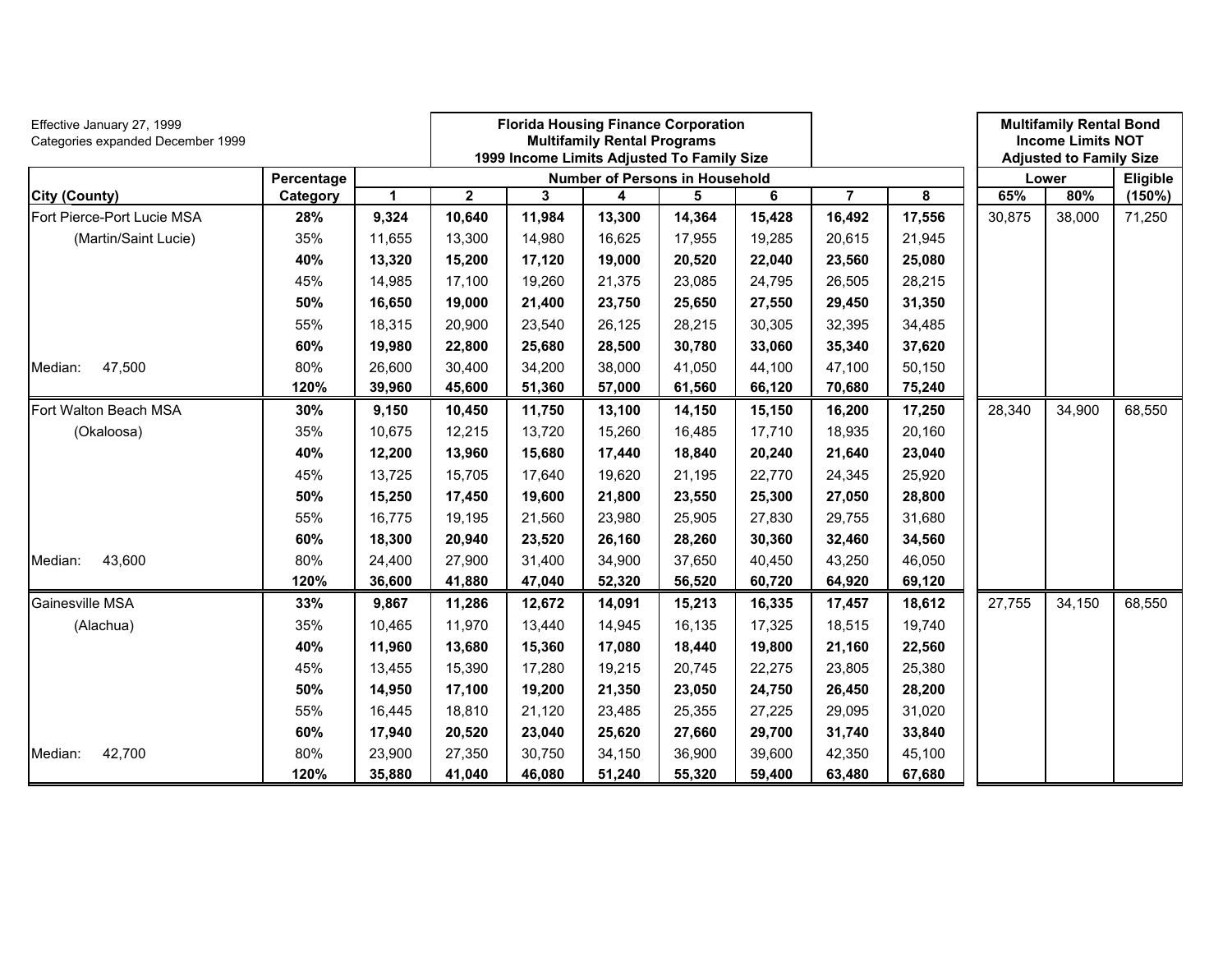| Effective January 27, 1999<br>Categories expanded December 1999 |            |             | <b>Florida Housing Finance Corporation</b><br>1999 Income Limits Adjusted To Family Size | <b>Multifamily Rental Programs</b> |                                       |        |        |        |        | <b>Multifamily Rental Bond</b><br><b>Income Limits NOT</b><br><b>Adjusted to Family Size</b> |        |          |
|-----------------------------------------------------------------|------------|-------------|------------------------------------------------------------------------------------------|------------------------------------|---------------------------------------|--------|--------|--------|--------|----------------------------------------------------------------------------------------------|--------|----------|
|                                                                 | Percentage |             |                                                                                          |                                    | <b>Number of Persons in Household</b> |        |        |        |        |                                                                                              | Lower  | Eligible |
| <b>City (County)</b>                                            | Category   | $\mathbf 1$ | $\mathbf{2}$                                                                             | 3                                  | 4                                     | 5      | 6      | 7      | 8      | 65%                                                                                          | 80%    | (150%)   |
| Jacksonville MSA                                                | 28%        | 9,576       | 10,920                                                                                   | 12,292                             | 13,664                                | 14,756 | 15,848 | 16,940 | 18,032 | 31,720                                                                                       | 39,050 | 73,200   |
| (Clay/Duval/                                                    | 35%        | 11,970      | 13,650                                                                                   | 15,365                             | 17,080                                | 18,445 | 19,810 | 21,175 | 22,540 |                                                                                              |        |          |
| Nassau/Saint Johns)                                             | 40%        | 13,680      | 15,600                                                                                   | 17,560                             | 19,520                                | 21,080 | 22,640 | 24,200 | 25,760 |                                                                                              |        |          |
|                                                                 | 45%        | 15,390      | 17,550                                                                                   | 19,755                             | 21,960                                | 23,715 | 25,470 | 27,225 | 28,980 |                                                                                              |        |          |
|                                                                 | 50%        | 17,100      | 19,500                                                                                   | 21,950                             | 24,400                                | 26,350 | 28,300 | 30,250 | 32,200 |                                                                                              |        |          |
|                                                                 | 55%        | 18,810      | 21,450                                                                                   | 24,145                             | 26,840                                | 28,985 | 31,130 | 33,275 | 35,420 |                                                                                              |        |          |
|                                                                 | 60%        | 20,520      | 23,400                                                                                   | 26,340                             | 29,280                                | 31,620 | 33,960 | 36,300 | 38,640 |                                                                                              |        |          |
| 48,800<br>Median:                                               | 80%        | 27,350      | 31,250                                                                                   | 35,150                             | 39,050                                | 42,150 | 45,300 | 48,400 | 51,550 |                                                                                              |        |          |
|                                                                 | 120%       | 41,040      | 46,800                                                                                   | 52,680                             | 58,560                                | 63,240 | 67,920 | 72,600 | 77,280 |                                                                                              |        |          |
| Lakeland-Winter Haven MSA                                       | 33%        | 9,735       | 11,121                                                                                   | 12,507                             | 13,893                                | 15,015 | 16,104 | 17,226 | 18,348 | 27,365                                                                                       | 33,700 | 68,550   |
| (Polk)                                                          | 35%        | 10,325      | 11,795                                                                                   | 13,265                             | 14,735                                | 15,925 | 17,080 | 18,270 | 19,460 |                                                                                              |        |          |
|                                                                 | 40%        | 11,800      | 13,480                                                                                   | 15,160                             | 16,840                                | 18,200 | 19,520 | 20,880 | 22,240 |                                                                                              |        |          |
|                                                                 | 45%        | 13,275      | 15,165                                                                                   | 17,055                             | 18,945                                | 20,475 | 21,960 | 23,490 | 25,020 |                                                                                              |        |          |
|                                                                 | 50%        | 14,750      | 16,850                                                                                   | 18,950                             | 21,050                                | 22,750 | 24,400 | 26,100 | 27,800 |                                                                                              |        |          |
|                                                                 | 55%        | 16,225      | 18,535                                                                                   | 20,845                             | 23,155                                | 25,025 | 26,840 | 28,710 | 30,580 |                                                                                              |        |          |
|                                                                 | 60%        | 17,700      | 20,220                                                                                   | 22,740                             | 25,260                                | 27,300 | 29,280 | 31,320 | 33,360 |                                                                                              |        |          |
| 42,100<br>Median:                                               | 80%        | 23,600      | 26,950                                                                                   | 30,300                             | 33,700                                | 36,350 | 39,050 | 41,750 | 44,450 |                                                                                              |        |          |
|                                                                 | 120%       | 35,400      | 40,440                                                                                   | 45,480                             | 50,520                                | 54,600 | 58,560 | 62,640 | 66,720 |                                                                                              |        |          |
| Melbourne-Titusville-                                           | 28%        | 9,464       | 10,808                                                                                   | 12,180                             | 13,524                                | 14,616 | 15,680 | 16,772 | 17,864 | 31,395                                                                                       | 38,650 | 72,450   |
| Palm Bay MSA                                                    | 35%        | 11,830      | 13,510                                                                                   | 15,225                             | 16,905                                | 18,270 | 19,600 | 20,965 | 22,330 |                                                                                              |        |          |
| (Brevard)                                                       | 40%        | 13,520      | 15,440                                                                                   | 17,400                             | 19,320                                | 20,880 | 22,400 | 23,960 | 25,520 |                                                                                              |        |          |
|                                                                 | 45%        | 15,210      | 17,370                                                                                   | 19,575                             | 21,735                                | 23,490 | 25,200 | 26,955 | 28,710 |                                                                                              |        |          |
|                                                                 | 50%        | 16,900      | 19,300                                                                                   | 21,750                             | 24,150                                | 26,100 | 28,000 | 29,950 | 31,900 |                                                                                              |        |          |
|                                                                 | 55%        | 18,590      | 21,230                                                                                   | 23,925                             | 26,565                                | 28,710 | 30,800 | 32,945 | 35,090 |                                                                                              |        |          |
|                                                                 | 60%        | 20,280      | 23,160                                                                                   | 26,100                             | 28,980                                | 31,320 | 33,600 | 35,940 | 38,280 |                                                                                              |        |          |
| 48,300<br>Median:                                               | 80%        | 27,050      | 30,900                                                                                   | 34,800                             | 38,650                                | 41,750 | 44,800 | 47,900 | 51,000 |                                                                                              |        |          |
|                                                                 | 120%       | 40,560      | 46,320                                                                                   | 52,200                             | 57,960                                | 62,640 | 67,200 | 71,880 | 76,560 |                                                                                              |        |          |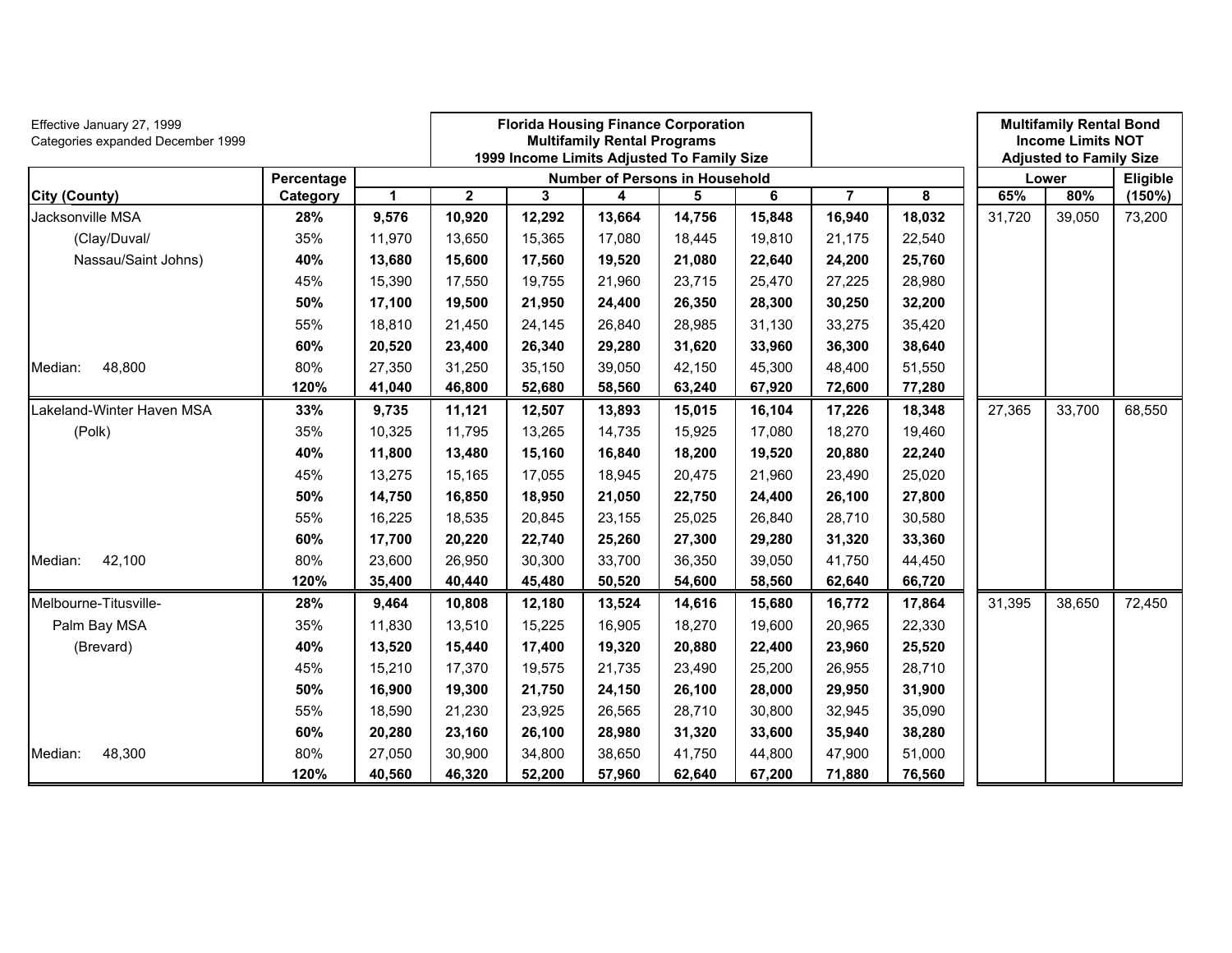| Effective January 27, 1999<br>Categories expanded December 1999 |            |             |              |        | <b>Florida Housing Finance Corporation</b><br><b>Multifamily Rental Programs</b> |        |        |                | <b>Multifamily Rental Bond</b><br><b>Income Limits NOT</b> |        |                                |          |
|-----------------------------------------------------------------|------------|-------------|--------------|--------|----------------------------------------------------------------------------------|--------|--------|----------------|------------------------------------------------------------|--------|--------------------------------|----------|
|                                                                 |            |             |              |        | 1999 Income Limits Adjusted To Family Size                                       |        |        |                |                                                            |        | <b>Adjusted to Family Size</b> |          |
|                                                                 | Percentage |             |              |        | <b>Number of Persons in Household</b>                                            |        |        |                |                                                            |        | Lower                          | Eligible |
| <b>City (County)</b>                                            | Category   | $\mathbf 1$ | $\mathbf{2}$ | 3      | 4                                                                                | 5      | 6      | $\overline{7}$ | 8                                                          | 65%    | 80%                            | (150%)   |
| Miami PMSA                                                      | 33%        | 10,296      | 11,781       | 13,233 | 14,718                                                                           | 15,906 | 17,061 | 18,249         | 19,437                                                     | 28,990 | 35.700                         | 68,550   |
| (Dade)                                                          | 35%        | 10,920      | 12,495       | 14,035 | 15,610                                                                           | 16,870 | 18,095 | 19,355         | 20,615                                                     |        |                                |          |
|                                                                 | 40%        | 12,480      | 14,280       | 16,040 | 17,840                                                                           | 19,280 | 20,680 | 22,120         | 23,560                                                     |        |                                |          |
|                                                                 | 45%        | 14,040      | 16,065       | 18,045 | 20,070                                                                           | 21,690 | 23,265 | 24,885         | 26,505                                                     |        |                                |          |
|                                                                 | 50%        | 15,600      | 17,850       | 20,050 | 22,300                                                                           | 24,100 | 25,850 | 27,650         | 29,450                                                     |        |                                |          |
|                                                                 | 55%        | 17,160      | 19,635       | 22,055 | 24,530                                                                           | 26,510 | 28,435 | 30,415         | 32,395                                                     |        |                                |          |
|                                                                 | 60%        | 18,720      | 21,420       | 24,060 | 26,760                                                                           | 28,920 | 31,020 | 33,180         | 35,340                                                     |        |                                |          |
| 42,400<br>Median:                                               | 80%        | 25,000      | 28,550       | 32,100 | 35,700                                                                           | 38,550 | 41,400 | 44,250         | 47,100                                                     |        |                                |          |
|                                                                 | 120%       | 37,440      | 42,840       | 48,120 | 53,520                                                                           | 57,840 | 62,040 | 66,360         | 70,680                                                     |        |                                |          |
| Naples MSA                                                      | 25%        | 10,350      | 11,825       | 13,300 | 14,775                                                                           | 15,950 | 17,150 | 18,325         | 19,500                                                     | 34,574 | 35,460                         | 68,550   |
| (Collier)                                                       | 35%        | 14,490      | 16,555       | 18,620 | 20,685                                                                           | 22,330 | 24,010 | 25,655         | 27,300                                                     |        |                                |          |
|                                                                 | 40%        | 16,560      | 18,920       | 21,280 | 23,640                                                                           | 25,520 | 27,440 | 29,320         | 31,200                                                     |        |                                |          |
|                                                                 | 45%        | 18,630      | 21,285       | 23,940 | 26,595                                                                           | 28,710 | 30,870 | 32,985         | 35,100                                                     |        |                                |          |
|                                                                 | 50%        | 20,700      | 23,650       | 26,600 | 29,550                                                                           | 31,900 | 34,300 | 36,650         | 39,000                                                     |        |                                |          |
|                                                                 | 55%        | 22,770      | 26,015       | 29,260 | 32,505                                                                           | 35,090 | 37,730 | 40,315         | 42,900                                                     |        |                                |          |
|                                                                 | 60%        | 24,840      | 28,380       | 31,920 | 35,460                                                                           | 38,280 | 41,160 | 43,980         | 46,800                                                     |        |                                |          |
| 59,100<br>Median:                                               | 80%        | 33,100      | 37,800       | 42,550 | 47,300                                                                           | 51,050 | 54,850 | 58,650         | 62,400                                                     |        |                                |          |
|                                                                 | 120%       | 49,680      | 56,760       | 63,840 | 70,920                                                                           | 76,560 | 82,320 | 87,960         | 93,600                                                     |        |                                |          |
| Ocala MSA                                                       | 35%        | 9,100       | 10,430       | 11,725 | 13,020                                                                           | 14,070 | 15,120 | 16,135         | 17,185                                                     | 24,180 | 29,750                         | 68,550   |
| (Marion)                                                        | 40%        | 10,400      | 11,920       | 13,400 | 14,880                                                                           | 16,080 | 17,280 | 18,440         | 19,640                                                     |        |                                |          |
|                                                                 | 45%        | 11,700      | 13,410       | 15,075 | 16,740                                                                           | 18,090 | 19,440 | 20,745         | 22,095                                                     |        |                                |          |
|                                                                 | 50%        | 13,000      | 14,900       | 16,750 | 18,600                                                                           | 20,100 | 21,600 | 23,050         | 24,550                                                     |        |                                |          |
|                                                                 | 55%        | 14,300      | 16,390       | 18,425 | 20,460                                                                           | 22,110 | 23,760 | 25,355         | 27,005                                                     |        |                                |          |
|                                                                 | 60%        | 15,600      | 17,880       | 20,100 | 22,320                                                                           | 24,120 | 25,920 | 27,660         | 29,460                                                     |        |                                |          |
| 37,200<br>Median:                                               | 80%        | 20,850      | 23,800       | 26,800 | 29,750                                                                           | 32,150 | 34,500 | 36,900         | 39,300                                                     |        |                                |          |
|                                                                 | 120%       | 31,200      | 35,760       | 40,200 | 44,640                                                                           | 48,240 | 51,840 | 55,320         | 58,920                                                     |        |                                |          |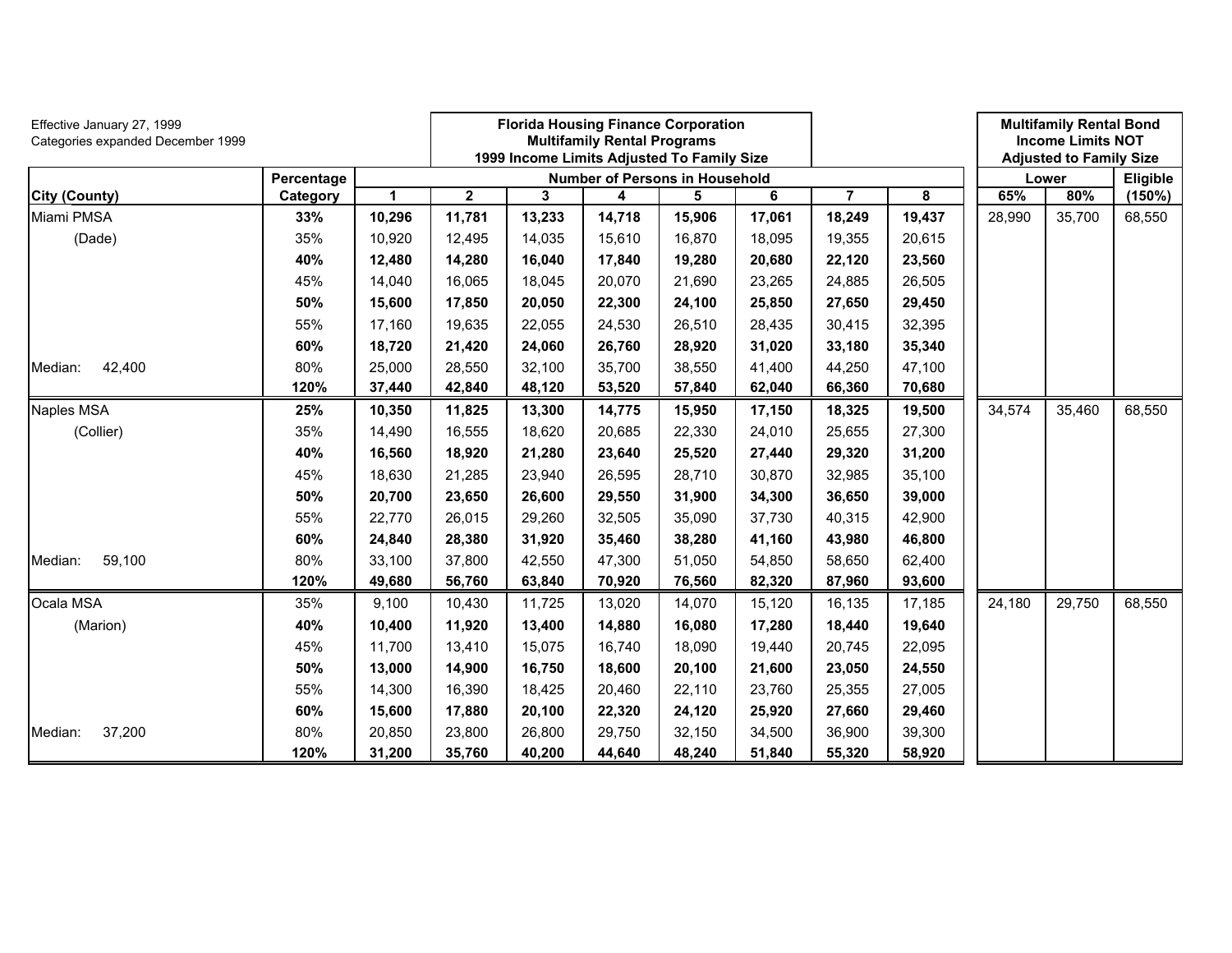| Effective January 27, 1999<br>Categories expanded December 1999 |            |              |              |        | <b>Florida Housing Finance Corporation</b><br><b>Multifamily Rental Programs</b><br>1999 Income Limits Adjusted To Family Size |        |        |        |        |        | <b>Multifamily Rental Bond</b><br><b>Income Limits NOT</b><br><b>Adjusted to Family Size</b> |           |
|-----------------------------------------------------------------|------------|--------------|--------------|--------|--------------------------------------------------------------------------------------------------------------------------------|--------|--------|--------|--------|--------|----------------------------------------------------------------------------------------------|-----------|
|                                                                 | Percentage |              |              |        | <b>Number of Persons in Household</b>                                                                                          |        |        |        |        |        | Lower                                                                                        | Eligible  |
| <b>City (County)</b>                                            | Category   | $\mathbf{1}$ | $\mathbf{2}$ | 3      | 4                                                                                                                              | 5      | 6      | 7      | 8      | 65%    | 80%                                                                                          | $(150\%)$ |
| Orlando MSA                                                     | 28%        | 9,436        | 10,780       | 12,124 | 13,468                                                                                                                         | 14,532 | 15,624 | 16,688 | 17,780 | 31,265 | 38,500                                                                                       | 72,150    |
| (Lake/Orange/                                                   | 35%        | 11,795       | 13,475       | 15,155 | 16,835                                                                                                                         | 18,165 | 19,530 | 20,860 | 22,225 |        |                                                                                              |           |
| Osceola/Seminole)                                               | 40%        | 13,480       | 15,400       | 17,320 | 19,240                                                                                                                         | 20,760 | 22,320 | 23,840 | 25,400 |        |                                                                                              |           |
|                                                                 | 45%        | 15,165       | 17,325       | 19,485 | 21,645                                                                                                                         | 23,355 | 25,110 | 26,820 | 28,575 |        |                                                                                              |           |
|                                                                 | 50%        | 16,850       | 19,250       | 21,650 | 24,050                                                                                                                         | 25,950 | 27,900 | 29,800 | 31,750 |        |                                                                                              |           |
|                                                                 | 55%        | 18,535       | 21,175       | 23,815 | 26,455                                                                                                                         | 28,545 | 30,690 | 32,780 | 34,925 |        |                                                                                              |           |
|                                                                 | 60%        | 20,220       | 23,100       | 25,980 | 28,860                                                                                                                         | 31,140 | 33,480 | 35,760 | 38,100 |        |                                                                                              |           |
| 48,100<br>Median:                                               | 80%        | 26,950       | 30,800       | 34,650 | 38,500                                                                                                                         | 41,550 | 44,650 | 47,700 | 50,800 |        |                                                                                              |           |
|                                                                 | 120%       | 40,440       | 46,200       | 51,960 | 57,720                                                                                                                         | 62,280 | 66,960 | 71,520 | 76,200 |        |                                                                                              |           |
| Panama City MSA                                                 | 33%        | 9,306        | 10,626       | 11,979 | 13,299                                                                                                                         | 14,355 | 15,411 | 16,500 | 17,556 | 26,195 | 32,250                                                                                       | 68,550    |
| (Bay)                                                           | 35%        | 9,870        | 11,270       | 12,705 | 14,105                                                                                                                         | 15,225 | 16,345 | 17,500 | 18,620 |        |                                                                                              |           |
|                                                                 | 40%        | 11,280       | 12,880       | 14,520 | 16,120                                                                                                                         | 17,400 | 18,680 | 20,000 | 21,280 |        |                                                                                              |           |
|                                                                 | 45%        | 12,690       | 14,490       | 16,335 | 18,135                                                                                                                         | 19,575 | 21,015 | 22,500 | 23,940 |        |                                                                                              |           |
|                                                                 | 50%        | 14,100       | 16,100       | 18,150 | 20,150                                                                                                                         | 21,750 | 23,350 | 25,000 | 26,600 |        |                                                                                              |           |
|                                                                 | 55%        | 15,510       | 17,710       | 19,965 | 22,165                                                                                                                         | 23,925 | 25,685 | 27,500 | 29,260 |        |                                                                                              |           |
|                                                                 | 60%        | 16,920       | 19,320       | 21,780 | 24,180                                                                                                                         | 26,100 | 28,020 | 30,000 | 31,920 |        |                                                                                              |           |
| 40,300<br>Median:                                               | 80%        | 22,550       | 25,800       | 29,000 | 32,250                                                                                                                         | 34,800 | 37,400 | 40,000 | 42,550 |        |                                                                                              |           |
|                                                                 | 120%       | 33,840       | 38,640       | 43,560 | 48,360                                                                                                                         | 52,200 | 56,040 | 60,000 | 63,840 |        |                                                                                              |           |
| Pensacola MSA                                                   | 33%        | 9,669        | 11,055       | 12,441 | 13,827                                                                                                                         | 14,949 | 16,038 | 17,160 | 18,249 | 27,235 | 33,500                                                                                       | 68,550    |
| (Escambia/Santa Rosa)                                           | 35%        | 10,255       | 11,725       | 13,195 | 14,665                                                                                                                         | 15,855 | 17,010 | 18,200 | 19,355 |        |                                                                                              |           |
|                                                                 | 40%        | 11,720       | 13,400       | 15,080 | 16,760                                                                                                                         | 18,120 | 19,440 | 20,800 | 22,120 |        |                                                                                              |           |
|                                                                 | 45%        | 13,185       | 15,075       | 16,965 | 18,855                                                                                                                         | 20,385 | 21,870 | 23,400 | 24,885 |        |                                                                                              |           |
|                                                                 | 50%        | 14,650       | 16,750       | 18,850 | 20,950                                                                                                                         | 22,650 | 24,300 | 26,000 | 27,650 |        |                                                                                              |           |
|                                                                 | 55%        | 16,115       | 18,425       | 20,735 | 23,045                                                                                                                         | 24,915 | 26,730 | 28,600 | 30,415 |        |                                                                                              |           |
|                                                                 | 60%        | 17,580       | 20,100       | 22,620 | 25,140                                                                                                                         | 27,180 | 29,160 | 31,200 | 33,180 |        |                                                                                              |           |
| 41,900<br>Median:                                               | 80%        | 23,450       | 26,800       | 30,150 | 33,500                                                                                                                         | 36,200 | 38,900 | 41,550 | 44,250 |        |                                                                                              |           |
|                                                                 | 120%       | 35,160       | 40,200       | 45,240 | 50,280                                                                                                                         | 54,360 | 58,320 | 62,400 | 66,360 |        |                                                                                              |           |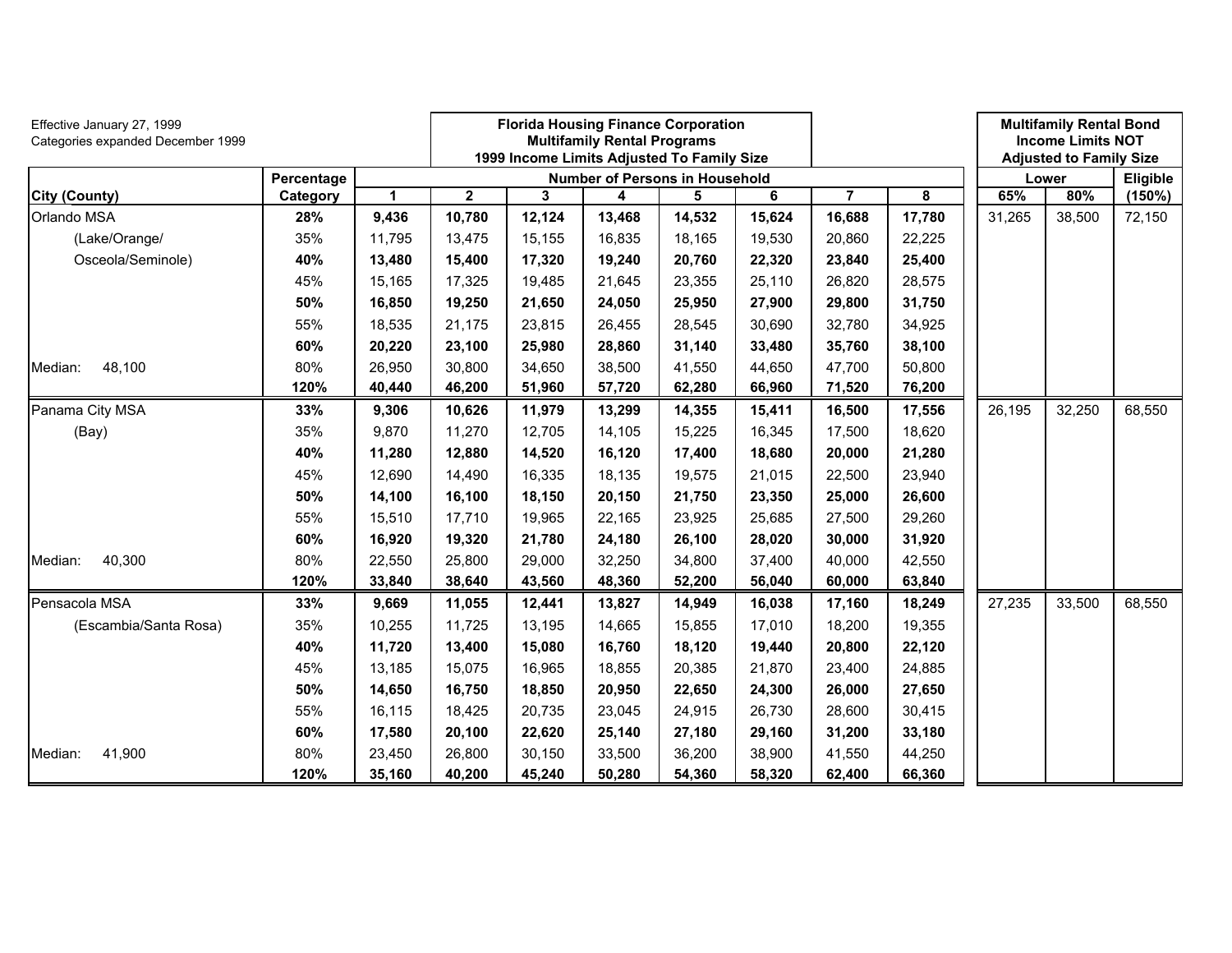| Effective January 27, 1999<br>Categories expanded December 1999 |            |             |              | <b>Florida Housing Finance Corporation</b><br><b>Multifamily Rental Programs</b><br>1999 Income Limits Adjusted To Family Size |                                       |        |        |        |        | <b>Multifamily Rental Bond</b><br><b>Income Limits NOT</b><br><b>Adjusted to Family Size</b> |        |          |
|-----------------------------------------------------------------|------------|-------------|--------------|--------------------------------------------------------------------------------------------------------------------------------|---------------------------------------|--------|--------|--------|--------|----------------------------------------------------------------------------------------------|--------|----------|
|                                                                 | Percentage |             |              |                                                                                                                                | <b>Number of Persons in Household</b> |        |        |        |        |                                                                                              | Lower  | Eligible |
| <b>City (County)</b>                                            | Category   | $\mathbf 1$ | $\mathbf{2}$ | 3                                                                                                                              | 4                                     | 5      | 6      | 7      | 8      | 65%                                                                                          | 80%    | (150%)   |
| Punta Gorda MSA                                                 | 33%        | 9,702       | 11,088       | 12,474                                                                                                                         | 13,860                                | 14,982 | 16,071 | 17,193 | 18,282 | 27,300                                                                                       | 33,600 | 68,550   |
| (Charlotte)                                                     | 35%        | 10,290      | 11,760       | 13,230                                                                                                                         | 14,700                                | 15,890 | 17,045 | 18,235 | 19,390 |                                                                                              |        |          |
|                                                                 | 40%        | 11,760      | 13,440       | 15,120                                                                                                                         | 16,800                                | 18,160 | 19,480 | 20,840 | 22,160 |                                                                                              |        |          |
|                                                                 | 45%        | 13,230      | 15,120       | 17,010                                                                                                                         | 18,900                                | 20,430 | 21,915 | 23,445 | 24,930 |                                                                                              |        |          |
|                                                                 | 50%        | 14,700      | 16,800       | 18,900                                                                                                                         | 21,000                                | 22,700 | 24,350 | 26,050 | 27,700 |                                                                                              |        |          |
|                                                                 | 55%        | 16,170      | 18,480       | 20,790                                                                                                                         | 23,100                                | 24,970 | 26,785 | 28,655 | 30,470 |                                                                                              |        |          |
|                                                                 | 60%        | 17,640      | 20,160       | 22,680                                                                                                                         | 25,200                                | 27,240 | 29,220 | 31,260 | 33,240 |                                                                                              |        |          |
| 42,000<br>Median:                                               | 80%        | 23,500      | 26,900       | 30,250                                                                                                                         | 33,600                                | 36,300 | 38,950 | 41,650 | 44,350 |                                                                                              |        |          |
|                                                                 | 120%       | 35,280      | 40,320       | 45,360                                                                                                                         | 50,400                                | 54,480 | 58,440 | 62,520 | 66,480 |                                                                                              |        |          |
| Sarasota-Bradenton MSA                                          | 30%        | 9,650       | 11,050       | 12,400                                                                                                                         | 13,800                                | 14,900 | 16,000 | 17,100 | 18,200 | 29,900                                                                                       | 36,800 | 69,000   |
| (Manatee/Sarasota)                                              | 35%        | 11,270      | 12,880       | 14,490                                                                                                                         | 16,100                                | 17,395 | 18,690 | 19,950 | 21,245 |                                                                                              |        |          |
|                                                                 | 40%        | 12,880      | 14,720       | 16,560                                                                                                                         | 18,400                                | 19,880 | 21,360 | 22,800 | 24,280 |                                                                                              |        |          |
|                                                                 | 45%        | 14,490      | 16,560       | 18,630                                                                                                                         | 20,700                                | 22,365 | 24,030 | 25,650 | 27,315 |                                                                                              |        |          |
|                                                                 | 50%        | 16,100      | 18,400       | 20,700                                                                                                                         | 23,000                                | 24,850 | 26,700 | 28,500 | 30,350 |                                                                                              |        |          |
|                                                                 | 55%        | 17,710      | 20,240       | 22,770                                                                                                                         | 25,300                                | 27,335 | 29,370 | 31,350 | 33,385 |                                                                                              |        |          |
|                                                                 | 60%        | 19,320      | 22,080       | 24,840                                                                                                                         | 27,600                                | 29,820 | 32,040 | 34,200 | 36,420 |                                                                                              |        |          |
| 46,000<br>Median:                                               | 80%        | 25,750      | 29,450       | 33,100                                                                                                                         | 36,800                                | 39,750 | 42,700 | 45,650 | 48,550 |                                                                                              |        |          |
|                                                                 | 120%       | 38,640      | 44,160       | 49,680                                                                                                                         | 55,200                                | 59,640 | 64,080 | 68,400 | 72,840 |                                                                                              |        |          |
| Tallahassee MSA                                                 | 28%        | 9,856       | 11,256       | 12,684                                                                                                                         | 14,084                                | 15,204 | 16,324 | 17,472 | 18,592 | 32,695                                                                                       | 40,250 | 75,450   |
| (Gadsden/Leon)                                                  | 35%        | 12,320      | 14,070       | 15,855                                                                                                                         | 17,605                                | 19,005 | 20,405 | 21,840 | 23,240 |                                                                                              |        |          |
|                                                                 | 40%        | 14,080      | 16,080       | 18,120                                                                                                                         | 20,120                                | 21,720 | 23,320 | 24,960 | 26,560 |                                                                                              |        |          |
|                                                                 | 45%        | 15,840      | 18,090       | 20,385                                                                                                                         | 22,635                                | 24,435 | 26,235 | 28,080 | 29,880 |                                                                                              |        |          |
|                                                                 | 50%        | 17,600      | 20,100       | 22,650                                                                                                                         | 25,150                                | 27,150 | 29,150 | 31,200 | 33,200 |                                                                                              |        |          |
|                                                                 | 55%        | 19,360      | 22,110       | 24,915                                                                                                                         | 27,665                                | 29,865 | 32,065 | 34,320 | 36,520 |                                                                                              |        |          |
|                                                                 | 60%        | 21,120      | 24,120       | 27,180                                                                                                                         | 30,180                                | 32,580 | 34,980 | 37,440 | 39,840 |                                                                                              |        |          |
| Median:<br>50,300                                               | 80%        | 28,150      | 32,200       | 36,200                                                                                                                         | 40,250                                | 43,450 | 46.700 | 49,900 | 53,100 |                                                                                              |        |          |
|                                                                 | 120%       | 42,240      | 48,240       | 54,360                                                                                                                         | 60,360                                | 65,160 | 69,960 | 74,880 | 79,680 |                                                                                              |        |          |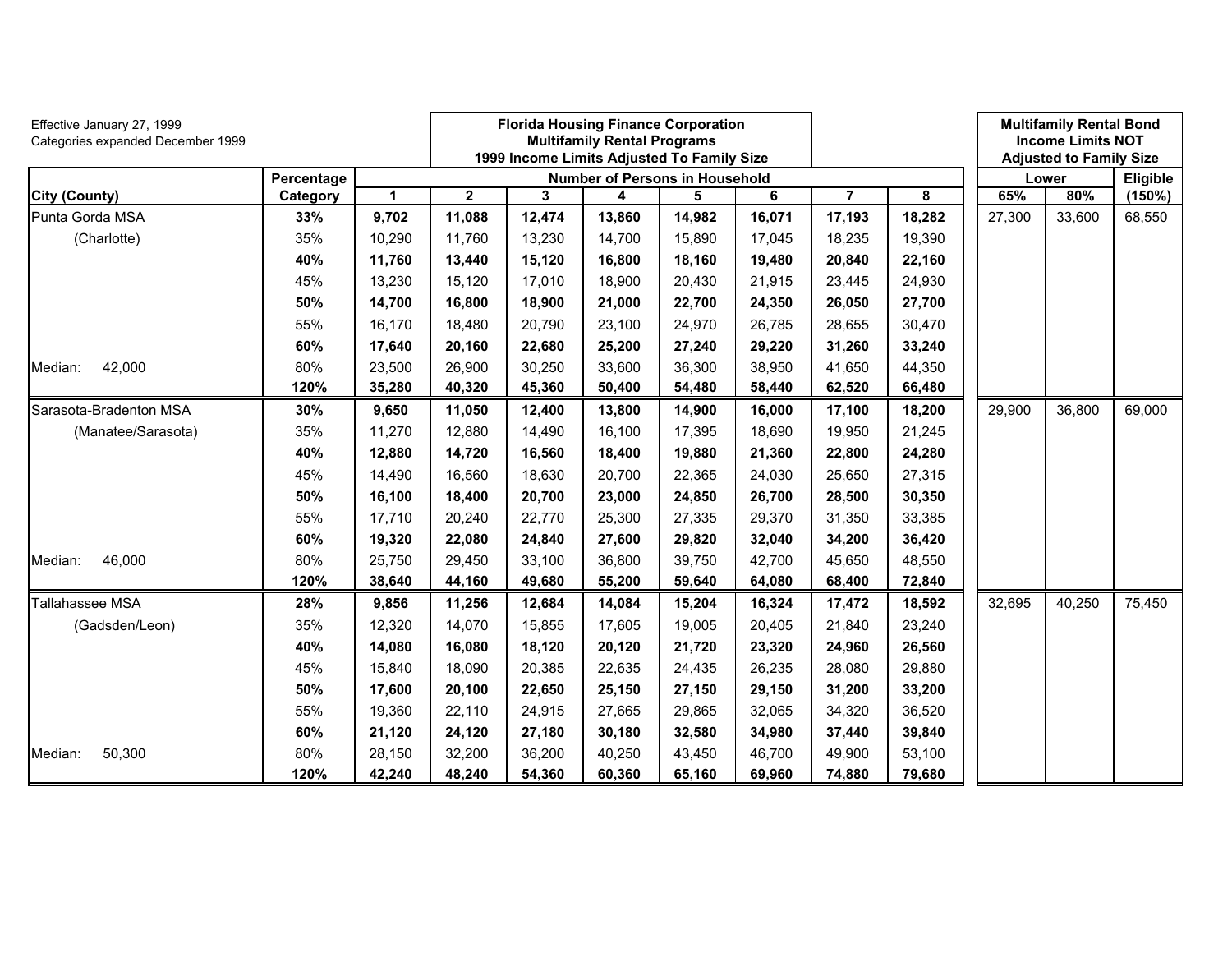| Effective January 27, 1999<br>Categories expanded December 1999 |            |              |             |        | <b>Florida Housing Finance Corporation</b><br><b>Multifamily Rental Programs</b><br>1999 Income Limits Adjusted To Family Size |        |        |        |        |        | <b>Multifamily Rental Bond</b><br><b>Income Limits NOT</b><br><b>Adjusted to Family Size</b> |           |
|-----------------------------------------------------------------|------------|--------------|-------------|--------|--------------------------------------------------------------------------------------------------------------------------------|--------|--------|--------|--------|--------|----------------------------------------------------------------------------------------------|-----------|
|                                                                 | Percentage |              |             |        | <b>Number of Persons in Household</b>                                                                                          |        |        |        |        |        | Lower                                                                                        | Eligible  |
| <b>City (County)</b>                                            | Category   | $\mathbf{1}$ | $\mathbf 2$ | 3      | 4                                                                                                                              | 5      | 6      | 7      | 8      | 65%    | 80%                                                                                          | $(150\%)$ |
| Tampa-St.Petersburg-                                            | 30%        | 9,600        | 10,950      | 12,300 | 13,700                                                                                                                         | 14,750 | 15,850 | 16,950 | 18,050 | 29,640 | 36,500                                                                                       | 68,550    |
| Clearwater MSA                                                  | 35%        | 11,165       | 12,775      | 14,350 | 15,960                                                                                                                         | 17,220 | 18,515 | 19,775 | 21,070 |        |                                                                                              |           |
| (Hernando/Hillsborough/                                         | 40%        | 12,760       | 14,600      | 16,400 | 18,240                                                                                                                         | 19,680 | 21,160 | 22,600 | 24,080 |        |                                                                                              |           |
| Pasco/Pinellas)                                                 | 45%        | 14,355       | 16,425      | 18,450 | 20,520                                                                                                                         | 22,140 | 23,805 | 25,425 | 27,090 |        |                                                                                              |           |
|                                                                 | 50%        | 15,950       | 18,250      | 20,500 | 22,800                                                                                                                         | 24,600 | 26,450 | 28,250 | 30,100 |        |                                                                                              |           |
|                                                                 | 55%        | 17,545       | 20,075      | 22,550 | 25,080                                                                                                                         | 27,060 | 29,095 | 31,075 | 33,110 |        |                                                                                              |           |
|                                                                 | 60%        | 19,140       | 21,900      | 24,600 | 27,360                                                                                                                         | 29,520 | 31,740 | 33,900 | 36,120 |        |                                                                                              |           |
| 45,600<br>Median:                                               | 80%        | 25,550       | 29,200      | 32,850 | 36,500                                                                                                                         | 39,400 | 42,300 | 45,250 | 48,150 |        |                                                                                              |           |
|                                                                 | 120%       | 38,280       | 43,800      | 49,200 | 54,720                                                                                                                         | 59,040 | 63,480 | 67,800 | 72,240 |        |                                                                                              |           |
| West Palm Beach-                                                | 25%        | 9,725        | 11,125      | 12,500 | 13,900                                                                                                                         | 15,000 | 16,125 | 17,225 | 18,350 | 36,140 | 44,500                                                                                       | 83,400    |
| Boca Raton MSA                                                  | 35%        | 13,615       | 15,575      | 17,500 | 19,460                                                                                                                         | 21,000 | 22,575 | 24,115 | 25,690 |        |                                                                                              |           |
| (Palm Beach)                                                    | 40%        | 15,560       | 17,800      | 20,000 | 22,240                                                                                                                         | 24,000 | 25,800 | 27,560 | 29,360 |        |                                                                                              |           |
|                                                                 | 45%        | 17,505       | 20,025      | 22,500 | 25,020                                                                                                                         | 27,000 | 29,025 | 31,005 | 33,030 |        |                                                                                              |           |
|                                                                 | 50%        | 19,450       | 22,250      | 25,000 | 27,800                                                                                                                         | 30,000 | 32,250 | 34,450 | 36,700 |        |                                                                                              |           |
|                                                                 | 55%        | 21,395       | 24,475      | 27,500 | 30,580                                                                                                                         | 33,000 | 35,475 | 37,895 | 40,370 |        |                                                                                              |           |
|                                                                 | 60%        | 23,340       | 26,700      | 30,000 | 33,360                                                                                                                         | 36,000 | 38,700 | 41,340 | 44,040 |        |                                                                                              |           |
| Median:<br>55,600                                               | 80%        | 31,150       | 35,600      | 40,050 | 44,500                                                                                                                         | 48,050 | 51,600 | 55,150 | 58,700 |        |                                                                                              |           |
|                                                                 | 120%       | 46,680       | 53,400      | 60,000 | 66,720                                                                                                                         | 72,000 | 77,400 | 82,680 | 88,080 |        |                                                                                              |           |
| <b>Baker County</b>                                             | 35%        | 9,380        | 10,710      | 12,075 | 13,405                                                                                                                         | 14,490 | 15,540 | 16,625 | 17,710 | 24,895 | 30,650                                                                                       | 68,550    |
|                                                                 | 40%        | 10,720       | 12,240      | 13,800 | 15,320                                                                                                                         | 16,560 | 17,760 | 19,000 | 20,240 |        |                                                                                              |           |
|                                                                 | 45%        | 12,060       | 13,770      | 15,525 | 17,235                                                                                                                         | 18,630 | 19,980 | 21,375 | 22,770 |        |                                                                                              |           |
|                                                                 | 50%        | 13,400       | 15,300      | 17,250 | 19,150                                                                                                                         | 20,700 | 22,200 | 23,750 | 25,300 |        |                                                                                              |           |
|                                                                 | 55%        | 14,740       | 16,830      | 18,975 | 21,065                                                                                                                         | 22,770 | 24,420 | 26,125 | 27,830 |        |                                                                                              |           |
|                                                                 | 60%        | 16,080       | 18,360      | 20,700 | 22,980                                                                                                                         | 24,840 | 26,640 | 28,500 | 30,360 |        |                                                                                              |           |
| Median:<br>38,300                                               | 80%        | 21,450       | 24,500      | 27,600 | 30,650                                                                                                                         | 33,100 | 35,550 | 38,000 | 40,450 |        |                                                                                              |           |
|                                                                 | 120%       | 32,160       | 36,720      | 41,400 | 45,960                                                                                                                         | 49,680 | 53,280 | 57,000 | 60,720 |        |                                                                                              |           |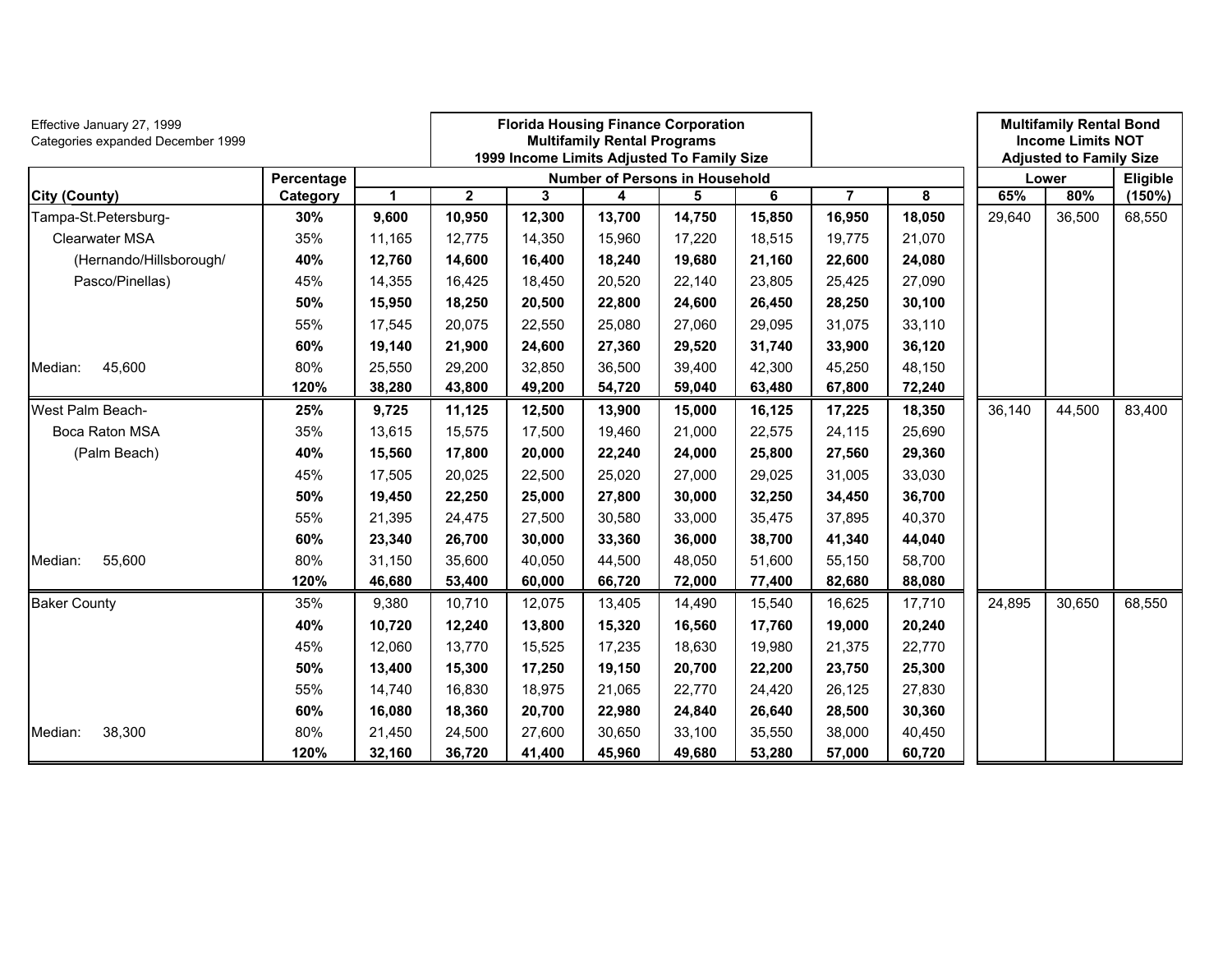| Effective January 27, 1999<br>Categories expanded December 1999 |            |              |                         |        | <b>Multifamily Rental Programs</b> | <b>Florida Housing Finance Corporation</b><br>1999 Income Limits Adjusted To Family Size |        |                |        |        | <b>Multifamily Rental Bond</b><br><b>Income Limits NOT</b><br><b>Adjusted to Family Size</b> |          |
|-----------------------------------------------------------------|------------|--------------|-------------------------|--------|------------------------------------|------------------------------------------------------------------------------------------|--------|----------------|--------|--------|----------------------------------------------------------------------------------------------|----------|
|                                                                 | Percentage |              |                         |        |                                    | <b>Number of Persons in Household</b>                                                    |        |                |        |        | Lower                                                                                        | Eligible |
| <b>City (County)</b>                                            | Category   | $\mathbf{1}$ | $\overline{\mathbf{2}}$ | 3      | 4                                  | 5                                                                                        | 6      | $\overline{7}$ | 8      | 65%    | 80%                                                                                          | (150%)   |
| <b>Bradford County</b>                                          | 33%        | 9,471        | 10,824                  | 12,177 | 13,530                             | 14,619                                                                                   | 15,708 | 16,764         | 17,853 | 26,650 | 32,800                                                                                       | 68,550   |
|                                                                 | 35%        | 10,045       | 11,480                  | 12,915 | 14,350                             | 15,505                                                                                   | 16,660 | 17,780         | 18,935 |        |                                                                                              |          |
|                                                                 | 40%        | 11,480       | 13,120                  | 14,760 | 16,400                             | 17,720                                                                                   | 19,040 | 20,320         | 21,640 |        |                                                                                              |          |
|                                                                 | 45%        | 12,915       | 14,760                  | 16,605 | 18,450                             | 19,935                                                                                   | 21,420 | 22,860         | 24,345 |        |                                                                                              |          |
|                                                                 | 50%        | 14,350       | 16,400                  | 18,450 | 20,500                             | 22,150                                                                                   | 23,800 | 25,400         | 27,050 |        |                                                                                              |          |
|                                                                 | 55%        | 15,785       | 18,040                  | 20,295 | 22,550                             | 24,365                                                                                   | 26,180 | 27,940         | 29,755 |        |                                                                                              |          |
|                                                                 | 60%        | 17,220       | 19,680                  | 22,140 | 24,600                             | 26,580                                                                                   | 28,560 | 30,480         | 32,460 |        |                                                                                              |          |
| 41,000<br>Median:                                               | 80%        | 22,950       | 26,250                  | 29,500 | 32,800                             | 35,400                                                                                   | 38,050 | 40,650         | 43,300 |        |                                                                                              |          |
|                                                                 | 120%       | 34,440       | 39,360                  | 44,280 | 49,200                             | 53,160                                                                                   | 57,120 | 60,960         | 64,920 |        |                                                                                              |          |
| <b>Calhoun County</b>                                           | 35%        | 8,855        | 10,115                  | 11,375 | 12,635                             | 13,650                                                                                   | 14,665 | 15,680         | 16,695 | 23,465 | 28,900                                                                                       | 68,550   |
|                                                                 | 40%        | 10,120       | 11,560                  | 13,000 | 14,440                             | 15,600                                                                                   | 16,760 | 17,920         | 19,080 |        |                                                                                              |          |
|                                                                 | 45%        | 11,385       | 13,005                  | 14,625 | 16,245                             | 17,550                                                                                   | 18,855 | 20,160         | 21,465 |        |                                                                                              |          |
|                                                                 | 50%        | 12,650       | 14,450                  | 16,250 | 18,050                             | 19,500                                                                                   | 20,950 | 22,400         | 23,850 |        |                                                                                              |          |
|                                                                 | 55%        | 13,915       | 15,895                  | 17,875 | 19,855                             | 21,450                                                                                   | 23,045 | 24,640         | 26,235 |        |                                                                                              |          |
|                                                                 | 60%        | 15,180       | 17,340                  | 19,500 | 21,660                             | 23,400                                                                                   | 25,140 | 26,880         | 28,620 |        |                                                                                              |          |
| 30,100<br>Median:                                               | 80%        | 20,200       | 23,100                  | 26,000 | 28,900                             | 31,200                                                                                   | 33,500 | 35,800         | 38,100 |        |                                                                                              |          |
|                                                                 | 120%       | 30,360       | 34,680                  | 39,000 | 43,320                             | 46,800                                                                                   | 50,280 | 53,760         | 57,240 |        |                                                                                              |          |
| <b>Citrus County</b>                                            | 35%        | 8,855        | 10,115                  | 11,375 | 12,635                             | 13,650                                                                                   | 14,665 | 15,680         | 16,695 | 23,465 | 28,900                                                                                       | 68,550   |
|                                                                 | 40%        | 10,120       | 11,560                  | 13,000 | 14,440                             | 15,600                                                                                   | 16,760 | 17,920         | 19,080 |        |                                                                                              |          |
|                                                                 | 45%        | 11,385       | 13,005                  | 14,625 | 16,245                             | 17,550                                                                                   | 18,855 | 20,160         | 21,465 |        |                                                                                              |          |
|                                                                 | 50%        | 12,650       | 14,450                  | 16,250 | 18,050                             | 19,500                                                                                   | 20,950 | 22,400         | 23,850 |        |                                                                                              |          |
|                                                                 | 55%        | 13,915       | 15,895                  | 17,875 | 19,855                             | 21,450                                                                                   | 23,045 | 24,640         | 26,235 |        |                                                                                              |          |
|                                                                 | 60%        | 15,180       | 17,340                  | 19,500 | 21,660                             | 23,400                                                                                   | 25,140 | 26,880         | 28,620 |        |                                                                                              |          |
| 34,700<br>Median:                                               | 80%        | 20,200       | 23,100                  | 26,000 | 28,900                             | 31,200                                                                                   | 33,500 | 35,800         | 38,100 |        |                                                                                              |          |
|                                                                 | 120%       | 30,360       | 34,680                  | 39,000 | 43,320                             | 46,800                                                                                   | 50,280 | 53,760         | 57,240 |        |                                                                                              |          |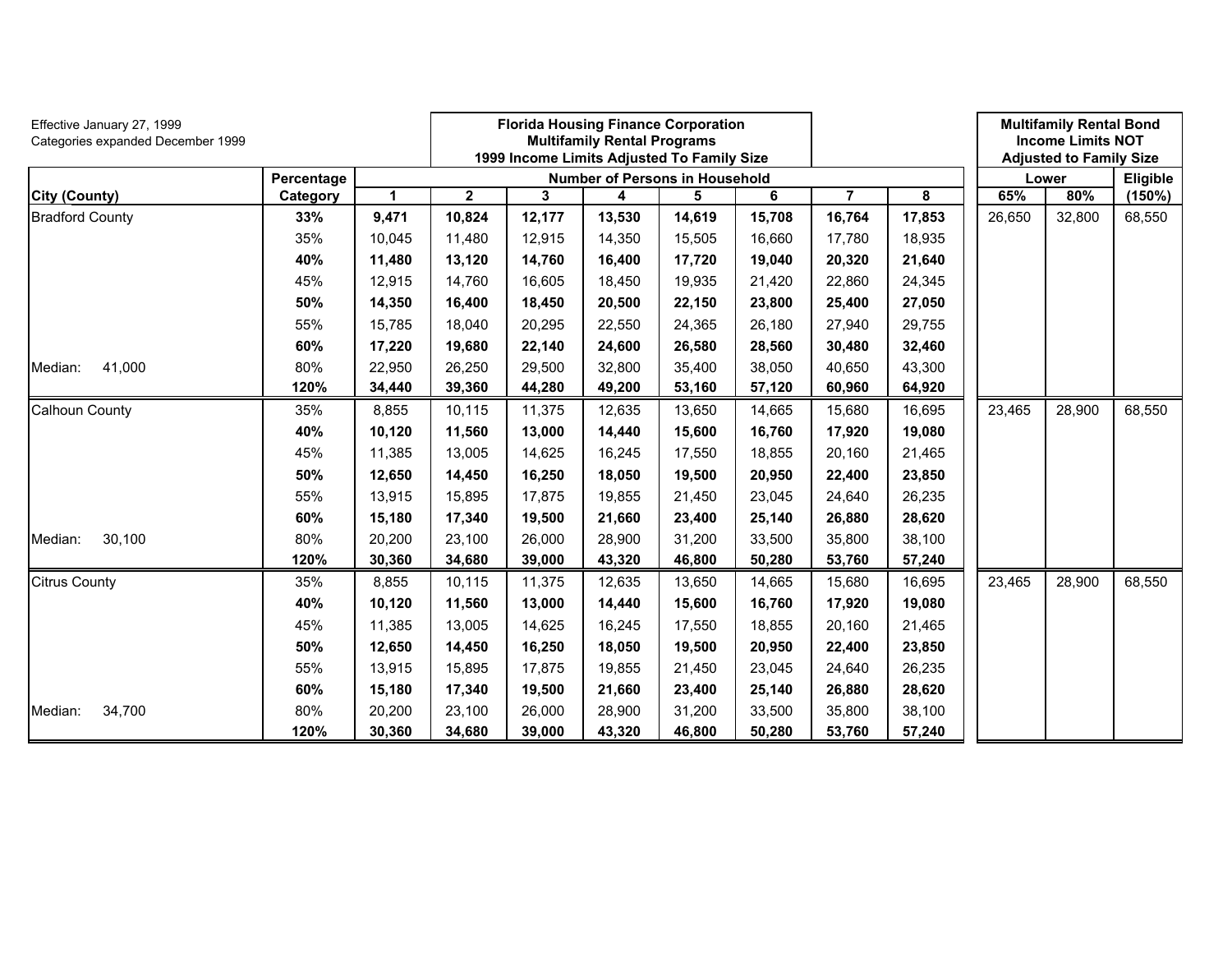| Effective January 27, 1999<br>Categories expanded December 1999 |            |              |              |        | <b>Florida Housing Finance Corporation</b><br><b>Multifamily Rental Programs</b><br>1999 Income Limits Adjusted To Family Size |        |        |        |        |        | <b>Multifamily Rental Bond</b><br><b>Income Limits NOT</b><br><b>Adjusted to Family Size</b> |          |
|-----------------------------------------------------------------|------------|--------------|--------------|--------|--------------------------------------------------------------------------------------------------------------------------------|--------|--------|--------|--------|--------|----------------------------------------------------------------------------------------------|----------|
|                                                                 | Percentage |              |              |        | <b>Number of Persons in Household</b>                                                                                          |        |        |        |        |        | Lower                                                                                        | Eligible |
| <b>City (County)</b>                                            | Category   | $\mathbf{1}$ | $\mathbf{2}$ | 3      | 4                                                                                                                              | 5      | 6      | 7      | 8      | 65%    | 80%                                                                                          | (150%)   |
| Columbia County                                                 | 35%        | 9,275        | 10,570       | 11,900 | 13,230                                                                                                                         | 14,280 | 15,330 | 16,415 | 17,465 | 24,570 | 30,250                                                                                       | 68,550   |
|                                                                 | 40%        | 10,600       | 12,080       | 13,600 | 15,120                                                                                                                         | 16,320 | 17,520 | 18,760 | 19,960 |        |                                                                                              |          |
|                                                                 | 45%        | 11,925       | 13,590       | 15,300 | 17,010                                                                                                                         | 18,360 | 19,710 | 21,105 | 22,455 |        |                                                                                              |          |
|                                                                 | 50%        | 13,250       | 15,100       | 17,000 | 18,900                                                                                                                         | 20,400 | 21,900 | 23,450 | 24,950 |        |                                                                                              |          |
|                                                                 | 55%        | 14,575       | 16,610       | 18,700 | 20,790                                                                                                                         | 22,440 | 24,090 | 25,795 | 27,445 |        |                                                                                              |          |
|                                                                 | 60%        | 15,900       | 18,120       | 20,400 | 22,680                                                                                                                         | 24,480 | 26,280 | 28,140 | 29,940 |        |                                                                                              |          |
| 37,800<br>Median:                                               | 80%        | 21,150       | 24,200       | 27,200 | 30,250                                                                                                                         | 32,650 | 35,100 | 37,500 | 39,900 |        |                                                                                              |          |
|                                                                 | 120%       | 31,800       | 36,240       | 40,800 | 45,360                                                                                                                         | 48,960 | 52,560 | 56,280 | 59,880 |        |                                                                                              |          |
| DeSoto County                                                   | 35%        | 8,855        | 10,115       | 11,375 | 12,635                                                                                                                         | 13,650 | 14,665 | 15,680 | 16,695 | 23,465 | 28,900                                                                                       | 68,550   |
|                                                                 | 40%        | 10,120       | 11,560       | 13,000 | 14,440                                                                                                                         | 15,600 | 16,760 | 17,920 | 19,080 |        |                                                                                              |          |
|                                                                 | 45%        | 11,385       | 13,005       | 14,625 | 16,245                                                                                                                         | 17,550 | 18,855 | 20,160 | 21,465 |        |                                                                                              |          |
|                                                                 | 50%        | 12,650       | 14,450       | 16,250 | 18,050                                                                                                                         | 19,500 | 20,950 | 22,400 | 23,850 |        |                                                                                              |          |
|                                                                 | 55%        | 13,915       | 15,895       | 17,875 | 19,855                                                                                                                         | 21,450 | 23,045 | 24,640 | 26,235 |        |                                                                                              |          |
|                                                                 | 60%        | 15,180       | 17,340       | 19,500 | 21,660                                                                                                                         | 23,400 | 25,140 | 26,880 | 28,620 |        |                                                                                              |          |
| 32,100<br>Median:                                               | 80%        | 20,200       | 23,100       | 26,000 | 28,900                                                                                                                         | 31,200 | 33,500 | 35,800 | 38,100 |        |                                                                                              |          |
|                                                                 | 120%       | 30,360       | 34,680       | 39,000 | 43,320                                                                                                                         | 46,800 | 50,280 | 53,760 | 57,240 |        |                                                                                              |          |
| <b>Dixie County</b>                                             | 35%        | 8,855        | 10,115       | 11,375 | 12,635                                                                                                                         | 13,650 | 14,665 | 15,680 | 16,695 | 23,465 | 28,900                                                                                       | 68,550   |
|                                                                 | 40%        | 10,120       | 11,560       | 13,000 | 14,440                                                                                                                         | 15,600 | 16,760 | 17,920 | 19,080 |        |                                                                                              |          |
|                                                                 | 45%        | 11,385       | 13,005       | 14,625 | 16,245                                                                                                                         | 17,550 | 18,855 | 20,160 | 21,465 |        |                                                                                              |          |
|                                                                 | 50%        | 12,650       | 14,450       | 16,250 | 18,050                                                                                                                         | 19,500 | 20,950 | 22,400 | 23,850 |        |                                                                                              |          |
|                                                                 | 55%        | 13,915       | 15.895       | 17,875 | 19,855                                                                                                                         | 21,450 | 23,045 | 24,640 | 26,235 |        |                                                                                              |          |
|                                                                 | 60%        | 15,180       | 17,340       | 19,500 | 21,660                                                                                                                         | 23,400 | 25,140 | 26,880 | 28,620 |        |                                                                                              |          |
| 25,000<br>Median:                                               | 80%        | 20,200       | 23,100       | 26,000 | 28,900                                                                                                                         | 31,200 | 33,500 | 35,800 | 38,100 |        |                                                                                              |          |
|                                                                 | 120%       | 30,360       | 34,680       | 39,000 | 43,320                                                                                                                         | 46,800 | 50,280 | 53,760 | 57,240 |        |                                                                                              |          |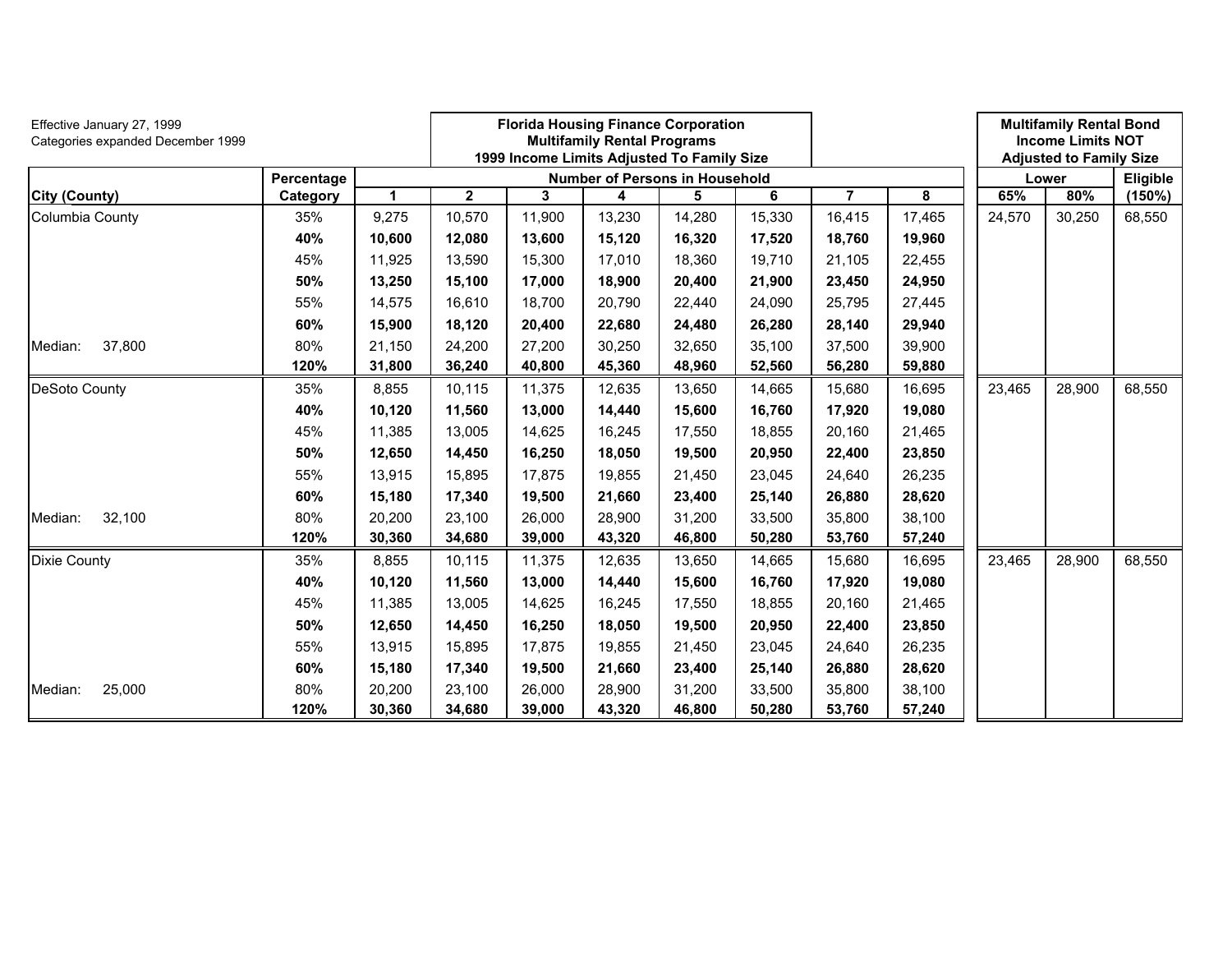| Effective January 27, 1999<br>Categories expanded December 1999 |            |        |              | <b>Florida Housing Finance Corporation</b><br><b>Multifamily Rental Programs</b><br>1999 Income Limits Adjusted To Family Size<br><b>Number of Persons in Household</b> |        |        |        |                |        |        | <b>Multifamily Rental Bond</b><br><b>Income Limits NOT</b><br><b>Adjusted to Family Size</b> |          |
|-----------------------------------------------------------------|------------|--------|--------------|-------------------------------------------------------------------------------------------------------------------------------------------------------------------------|--------|--------|--------|----------------|--------|--------|----------------------------------------------------------------------------------------------|----------|
|                                                                 | Percentage |        |              |                                                                                                                                                                         |        |        |        |                |        |        | Lower                                                                                        | Eligible |
| <b>City (County)</b>                                            | Category   | 1      | $\mathbf{2}$ | 3                                                                                                                                                                       | 4      | 5      | 6      | $\overline{7}$ | 8      | 65%    | 80%                                                                                          | (150%)   |
| <b>Franklin County</b>                                          | 35%        | 8,855  | 10,115       | 11,375                                                                                                                                                                  | 12,635 | 13,650 | 14,665 | 15,680         | 16,695 | 23,465 | 28,900                                                                                       | 68,550   |
|                                                                 | 40%        | 10,120 | 11,560       | 13,000                                                                                                                                                                  | 14,440 | 15,600 | 16,760 | 17,920         | 19,080 |        |                                                                                              |          |
|                                                                 | 45%        | 11,385 | 13,005       | 14,625                                                                                                                                                                  | 16,245 | 17,550 | 18,855 | 20,160         | 21,465 |        |                                                                                              |          |
|                                                                 | 50%        | 12,650 | 14,450       | 16,250                                                                                                                                                                  | 18,050 | 19,500 | 20,950 | 22,400         | 23,850 |        |                                                                                              |          |
|                                                                 | 55%        | 13,915 | 15,895       | 17,875                                                                                                                                                                  | 19,855 | 21,450 | 23,045 | 24,640         | 26,235 |        |                                                                                              |          |
|                                                                 | 60%        | 15,180 | 17,340       | 19,500                                                                                                                                                                  | 21,660 | 23,400 | 25,140 | 26,880         | 28,620 |        |                                                                                              |          |
| 29,800<br>Median:                                               | 80%        | 20,200 | 23,100       | 26,000                                                                                                                                                                  | 28,900 | 31,200 | 33,500 | 35,800         | 38,100 |        |                                                                                              |          |
|                                                                 | 120%       | 30,360 | 34,680       | 39,000                                                                                                                                                                  | 43,320 | 46,800 | 50,280 | 53,760         | 57,240 |        |                                                                                              |          |
| <b>Gilchrist County</b>                                         | 35%        | 8,855  | 10,115       | 11,375                                                                                                                                                                  | 12,635 | 13,650 | 14,665 | 15,680         | 16,695 | 23,465 | 28,900                                                                                       | 68,550   |
|                                                                 | 40%        | 10,120 | 11,560       | 13,000                                                                                                                                                                  | 14,440 | 15,600 | 16,760 | 17,920         | 19,080 |        |                                                                                              |          |
|                                                                 | 45%        | 11,385 | 13,005       | 14,625                                                                                                                                                                  | 16,245 | 17,550 | 18,855 | 20,160         | 21,465 |        |                                                                                              |          |
|                                                                 | 50%        | 12,650 | 14,450       | 16,250                                                                                                                                                                  | 18,050 | 19,500 | 20,950 | 22,400         | 23,850 |        |                                                                                              |          |
|                                                                 | 55%        | 13,915 | 15,895       | 17,875                                                                                                                                                                  | 19,855 | 21,450 | 23,045 | 24,640         | 26,235 |        |                                                                                              |          |
|                                                                 | 60%        | 15,180 | 17,340       | 19,500                                                                                                                                                                  | 21,660 | 23,400 | 25,140 | 26,880         | 28,620 |        |                                                                                              |          |
| 31,500<br>Median:                                               | 80%        | 20,200 | 23,100       | 26,000                                                                                                                                                                  | 28,900 | 31,200 | 33,500 | 35,800         | 38,100 |        |                                                                                              |          |
|                                                                 | 120%       | 30,360 | 34,680       | 39,000                                                                                                                                                                  | 43,320 | 46,800 | 50,280 | 53,760         | 57,240 |        |                                                                                              |          |
| <b>Glades County</b>                                            | 35%        | 8,855  | 10,115       | 11,375                                                                                                                                                                  | 12,635 | 13,650 | 14,665 | 15,680         | 16,695 | 23,465 | 28,900                                                                                       | 68,550   |
|                                                                 | 40%        | 10,120 | 11,560       | 13,000                                                                                                                                                                  | 14,440 | 15,600 | 16,760 | 17,920         | 19,080 |        |                                                                                              |          |
|                                                                 | 45%        | 11,385 | 13,005       | 14,625                                                                                                                                                                  | 16,245 | 17,550 | 18,855 | 20,160         | 21,465 |        |                                                                                              |          |
|                                                                 | 50%        | 12,650 | 14,450       | 16,250                                                                                                                                                                  | 18,050 | 19,500 | 20,950 | 22,400         | 23,850 |        |                                                                                              |          |
|                                                                 | 55%        | 13,915 | 15,895       | 17,875                                                                                                                                                                  | 19,855 | 21,450 | 23,045 | 24,640         | 26,235 |        |                                                                                              |          |
|                                                                 | 60%        | 15,180 | 17,340       | 19,500                                                                                                                                                                  | 21,660 | 23,400 | 25,140 | 26,880         | 28,620 |        |                                                                                              |          |
| 32,400<br>Median:                                               | 80%        | 20,200 | 23,100       | 26,000                                                                                                                                                                  | 28,900 | 31,200 | 33,500 | 35,800         | 38,100 |        |                                                                                              |          |
|                                                                 | 120%       | 30,360 | 34,680       | 39,000                                                                                                                                                                  | 43,320 | 46,800 | 50,280 | 53,760         | 57,240 |        |                                                                                              |          |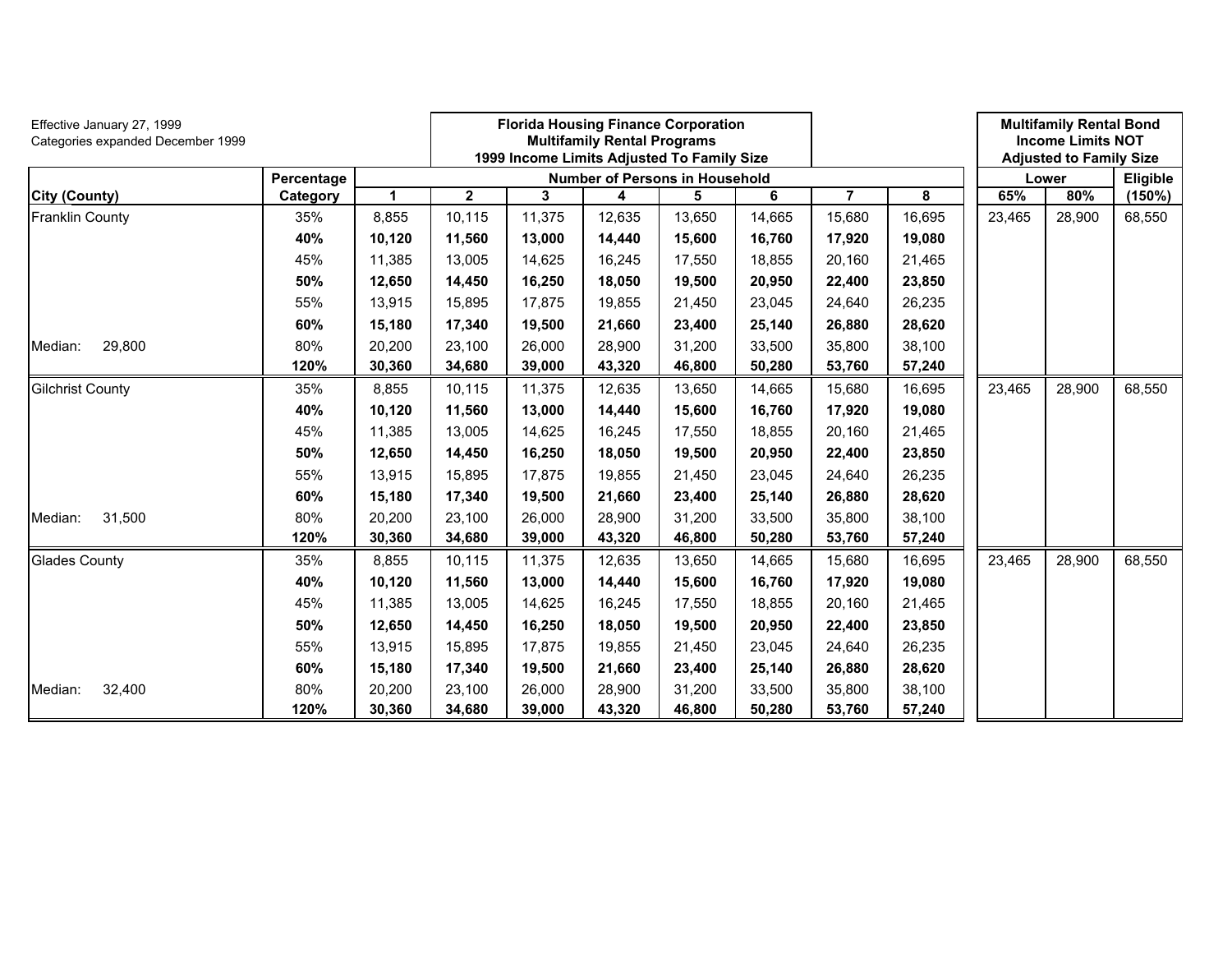| Effective January 27, 1999<br>Categories expanded December 1999 |            |              |              | <b>Florida Housing Finance Corporation</b><br><b>Multifamily Rental Programs</b><br>1999 Income Limits Adjusted To Family Size<br><b>Number of Persons in Household</b> |        |        |        |        |        |        | <b>Multifamily Rental Bond</b><br><b>Income Limits NOT</b><br><b>Adjusted to Family Size</b> |          |
|-----------------------------------------------------------------|------------|--------------|--------------|-------------------------------------------------------------------------------------------------------------------------------------------------------------------------|--------|--------|--------|--------|--------|--------|----------------------------------------------------------------------------------------------|----------|
|                                                                 | Percentage |              |              |                                                                                                                                                                         |        |        |        |        |        |        | Lower                                                                                        | Eligible |
| <b>City (County)</b>                                            | Category   | $\mathbf{1}$ | $\mathbf{2}$ | 3                                                                                                                                                                       | 4      | 5      | 6      | 7      | 8      | 65%    | 80%                                                                                          | (150%)   |
| <b>Gulf County</b>                                              | 35%        | 8,855        | 10,115       | 11,375                                                                                                                                                                  | 12,635 | 13,650 | 14,665 | 15,680 | 16,695 | 23,465 | 28,900                                                                                       | 68,550   |
|                                                                 | 40%        | 10,120       | 11,560       | 13,000                                                                                                                                                                  | 14,440 | 15,600 | 16,760 | 17,920 | 19,080 |        |                                                                                              |          |
|                                                                 | 45%        | 11,385       | 13,005       | 14,625                                                                                                                                                                  | 16,245 | 17,550 | 18,855 | 20,160 | 21,465 |        |                                                                                              |          |
|                                                                 | 50%        | 12,650       | 14,450       | 16,250                                                                                                                                                                  | 18,050 | 19,500 | 20,950 | 22,400 | 23,850 |        |                                                                                              |          |
|                                                                 | 55%        | 13,915       | 15,895       | 17,875                                                                                                                                                                  | 19,855 | 21,450 | 23,045 | 24,640 | 26,235 |        |                                                                                              |          |
|                                                                 | 60%        | 15,180       | 17,340       | 19,500                                                                                                                                                                  | 21,660 | 23,400 | 25,140 | 26,880 | 28,620 |        |                                                                                              |          |
| 35,300<br>Median:                                               | 80%        | 20,200       | 23,100       | 26,000                                                                                                                                                                  | 28,900 | 31,200 | 33,500 | 35,800 | 38,100 |        |                                                                                              |          |
|                                                                 | 120%       | 30,360       | 34,680       | 39,000                                                                                                                                                                  | 43,320 | 46,800 | 50,280 | 53,760 | 57,240 |        |                                                                                              |          |
| <b>Hamilton County</b>                                          | 35%        | 8,855        | 10,115       | 11,375                                                                                                                                                                  | 12,635 | 13,650 | 14,665 | 15,680 | 16,695 | 23,465 | 28,900                                                                                       | 68,550   |
|                                                                 | 40%        | 10,120       | 11,560       | 13,000                                                                                                                                                                  | 14,440 | 15,600 | 16,760 | 17,920 | 19,080 |        |                                                                                              |          |
|                                                                 | 45%        | 11,385       | 13,005       | 14,625                                                                                                                                                                  | 16,245 | 17,550 | 18,855 | 20,160 | 21,465 |        |                                                                                              |          |
|                                                                 | 50%        | 12,650       | 14,450       | 16,250                                                                                                                                                                  | 18,050 | 19,500 | 20,950 | 22,400 | 23,850 |        |                                                                                              |          |
|                                                                 | 55%        | 13,915       | 15,895       | 17,875                                                                                                                                                                  | 19,855 | 21,450 | 23,045 | 24,640 | 26,235 |        |                                                                                              |          |
|                                                                 | 60%        | 15,180       | 17,340       | 19,500                                                                                                                                                                  | 21,660 | 23,400 | 25,140 | 26,880 | 28,620 |        |                                                                                              |          |
| 25,800<br>Median:                                               | 80%        | 20,200       | 23,100       | 26,000                                                                                                                                                                  | 28,900 | 31,200 | 33,500 | 35,800 | 38,100 |        |                                                                                              |          |
|                                                                 | 120%       | 30,360       | 34,680       | 39,000                                                                                                                                                                  | 43,320 | 46,800 | 50,280 | 53,760 | 57,240 |        |                                                                                              |          |
| <b>Hardee County</b>                                            | 35%        | 8,855        | 10,115       | 11,375                                                                                                                                                                  | 12,635 | 13,650 | 14,665 | 15,680 | 16,695 | 23,465 | 28,900                                                                                       | 68,550   |
|                                                                 | 40%        | 10,120       | 11,560       | 13,000                                                                                                                                                                  | 14,440 | 15,600 | 16,760 | 17,920 | 19,080 |        |                                                                                              |          |
|                                                                 | 45%        | 11,385       | 13,005       | 14,625                                                                                                                                                                  | 16,245 | 17,550 | 18,855 | 20,160 | 21,465 |        |                                                                                              |          |
|                                                                 | 50%        | 12,650       | 14,450       | 16,250                                                                                                                                                                  | 18,050 | 19,500 | 20,950 | 22,400 | 23,850 |        |                                                                                              |          |
|                                                                 | 55%        | 13,915       | 15,895       | 17,875                                                                                                                                                                  | 19,855 | 21,450 | 23,045 | 24,640 | 26,235 |        |                                                                                              |          |
|                                                                 | 60%        | 15,180       | 17,340       | 19,500                                                                                                                                                                  | 21,660 | 23,400 | 25,140 | 26,880 | 28,620 |        |                                                                                              |          |
| 35,800<br>Median:                                               | 80%        | 20,200       | 23,100       | 26,000                                                                                                                                                                  | 28,900 | 31,200 | 33,500 | 35,800 | 38,100 |        |                                                                                              |          |
|                                                                 | 120%       | 30,360       | 34,680       | 39,000                                                                                                                                                                  | 43,320 | 46,800 | 50,280 | 53,760 | 57,240 |        |                                                                                              |          |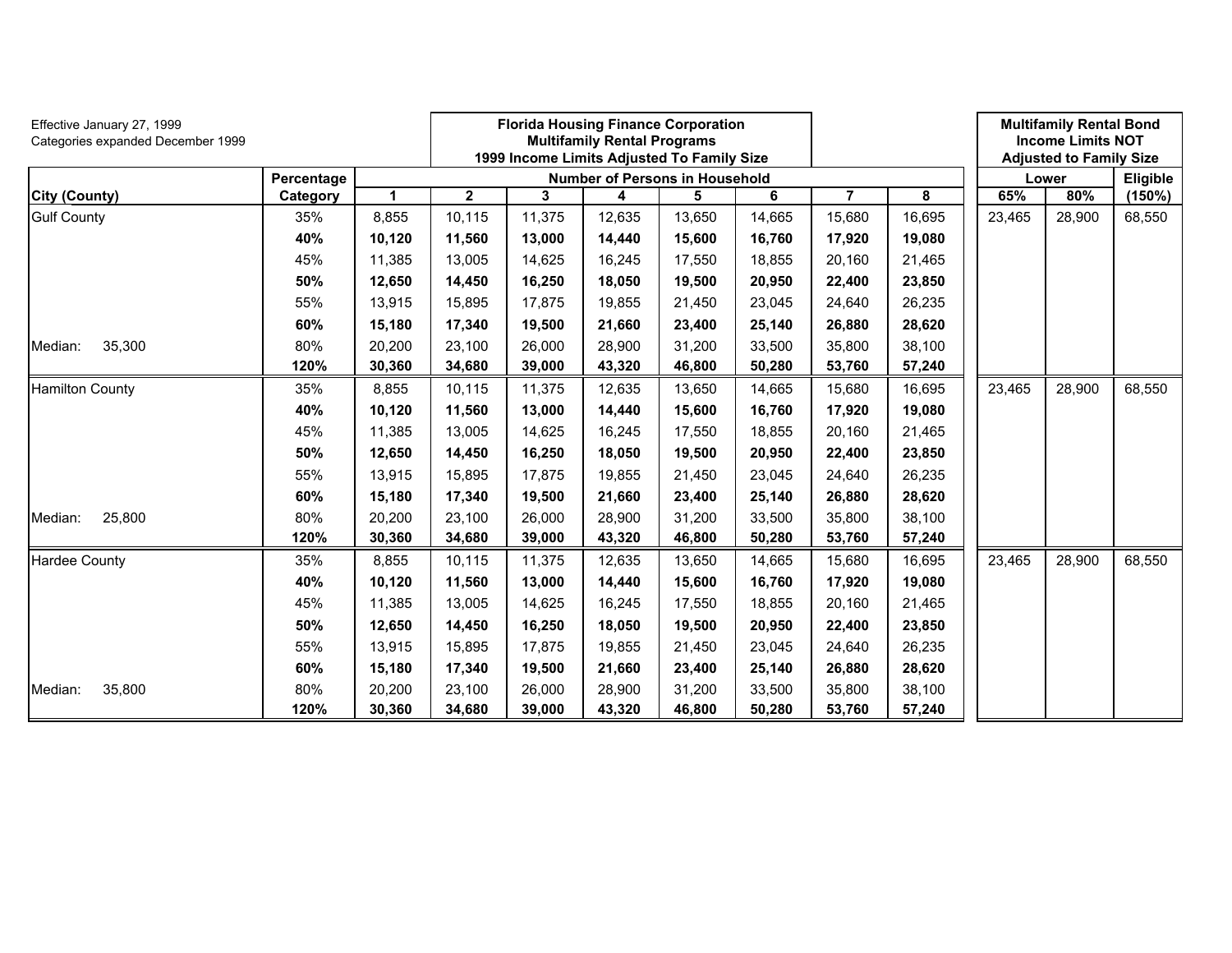| Effective January 27, 1999<br>Categories expanded December 1999 |            |        |             |        | <b>Florida Housing Finance Corporation</b><br><b>Multifamily Rental Programs</b><br>1999 Income Limits Adjusted To Family Size |        |        |        |        | <b>Multifamily Rental Bond</b><br><b>Income Limits NOT</b><br><b>Adjusted to Family Size</b> |        |          |
|-----------------------------------------------------------------|------------|--------|-------------|--------|--------------------------------------------------------------------------------------------------------------------------------|--------|--------|--------|--------|----------------------------------------------------------------------------------------------|--------|----------|
|                                                                 | Percentage |        |             |        | <b>Number of Persons in Household</b>                                                                                          |        |        |        |        |                                                                                              | Lower  | Eligible |
| <b>City (County)</b>                                            | Category   | 1      | $\mathbf 2$ | 3      | 4                                                                                                                              | 5      | 6      | 7      | 8      | 65%                                                                                          | 80%    | (150%)   |
| <b>Hendry County</b>                                            | 35%        | 8,855  | 10,115      | 11,375 | 12,635                                                                                                                         | 13,650 | 14,665 | 15,680 | 16,695 | 23,465                                                                                       | 28,900 | 68,550   |
|                                                                 | 40%        | 10,120 | 11,560      | 13,000 | 14,440                                                                                                                         | 15,600 | 16,760 | 17,920 | 19,080 |                                                                                              |        |          |
|                                                                 | 45%        | 11,385 | 13,005      | 14,625 | 16,245                                                                                                                         | 17,550 | 18,855 | 20,160 | 21,465 |                                                                                              |        |          |
|                                                                 | 50%        | 12,650 | 14,450      | 16,250 | 18,050                                                                                                                         | 19,500 | 20,950 | 22,400 | 23,850 |                                                                                              |        |          |
|                                                                 | 55%        | 13,915 | 15,895      | 17,875 | 19,855                                                                                                                         | 21,450 | 23,045 | 24,640 | 26,235 |                                                                                              |        |          |
|                                                                 | 60%        | 15,180 | 17,340      | 19,500 | 21,660                                                                                                                         | 23,400 | 25,140 | 26,880 | 28,620 |                                                                                              |        |          |
| 32,200<br>Median:                                               | 80%        | 20,200 | 23,100      | 26,000 | 28,900                                                                                                                         | 31,200 | 33,500 | 35,800 | 38,100 |                                                                                              |        |          |
|                                                                 | 120%       | 30,360 | 34,680      | 39,000 | 43,320                                                                                                                         | 46,800 | 50,280 | 53,760 | 57,240 |                                                                                              |        |          |
| <b>Highlands County</b>                                         | 35%        | 8,855  | 10,115      | 11,375 | 12,635                                                                                                                         | 13,650 | 14,665 | 15,680 | 16,695 | 23,465                                                                                       | 28,900 | 68,550   |
|                                                                 | 40%        | 10,120 | 11,560      | 13,000 | 14,440                                                                                                                         | 15,600 | 16,760 | 17,920 | 19,080 |                                                                                              |        |          |
|                                                                 | 45%        | 11,385 | 13,005      | 14,625 | 16,245                                                                                                                         | 17,550 | 18,855 | 20,160 | 21,465 |                                                                                              |        |          |
|                                                                 | 50%        | 12,650 | 14,450      | 16,250 | 18,050                                                                                                                         | 19,500 | 20,950 | 22,400 | 23,850 |                                                                                              |        |          |
|                                                                 | 55%        | 13,915 | 15,895      | 17,875 | 19,855                                                                                                                         | 21,450 | 23,045 | 24,640 | 26,235 |                                                                                              |        |          |
|                                                                 | 60%        | 15,180 | 17,340      | 19,500 | 21,660                                                                                                                         | 23,400 | 25,140 | 26,880 | 28,620 |                                                                                              |        |          |
| 33,300<br>Median:                                               | 80%        | 20,200 | 23,100      | 26,000 | 28,900                                                                                                                         | 31,200 | 33,500 | 35,800 | 38,100 |                                                                                              |        |          |
|                                                                 | 120%       | 30,360 | 34,680      | 39,000 | 43,320                                                                                                                         | 46,800 | 50,280 | 53,760 | 57,240 |                                                                                              |        |          |
| <b>Holmes County</b>                                            | 35%        | 8,855  | 10,115      | 11,375 | 12,635                                                                                                                         | 13,650 | 14,665 | 15,680 | 16,695 | 23,465                                                                                       | 28,900 | 68,550   |
|                                                                 | 40%        | 10,120 | 11,560      | 13,000 | 14,440                                                                                                                         | 15,600 | 16,760 | 17,920 | 19,080 |                                                                                              |        |          |
|                                                                 | 45%        | 11,385 | 13,005      | 14,625 | 16,245                                                                                                                         | 17,550 | 18,855 | 20,160 | 21,465 |                                                                                              |        |          |
|                                                                 | 50%        | 12,650 | 14,450      | 16,250 | 18,050                                                                                                                         | 19,500 | 20,950 | 22,400 | 23,850 |                                                                                              |        |          |
|                                                                 | 55%        | 13,915 | 15.895      | 17,875 | 19,855                                                                                                                         | 21,450 | 23,045 | 24,640 | 26,235 |                                                                                              |        |          |
|                                                                 | 60%        | 15,180 | 17,340      | 19,500 | 21,660                                                                                                                         | 23,400 | 25,140 | 26,880 | 28,620 |                                                                                              |        |          |
| 30,800<br>Median:                                               | 80%        | 20,200 | 23,100      | 26,000 | 28,900                                                                                                                         | 31,200 | 33,500 | 35,800 | 38,100 |                                                                                              |        |          |
|                                                                 | 120%       | 30,360 | 34,680      | 39,000 | 43,320                                                                                                                         | 46,800 | 50,280 | 53,760 | 57,240 |                                                                                              |        |          |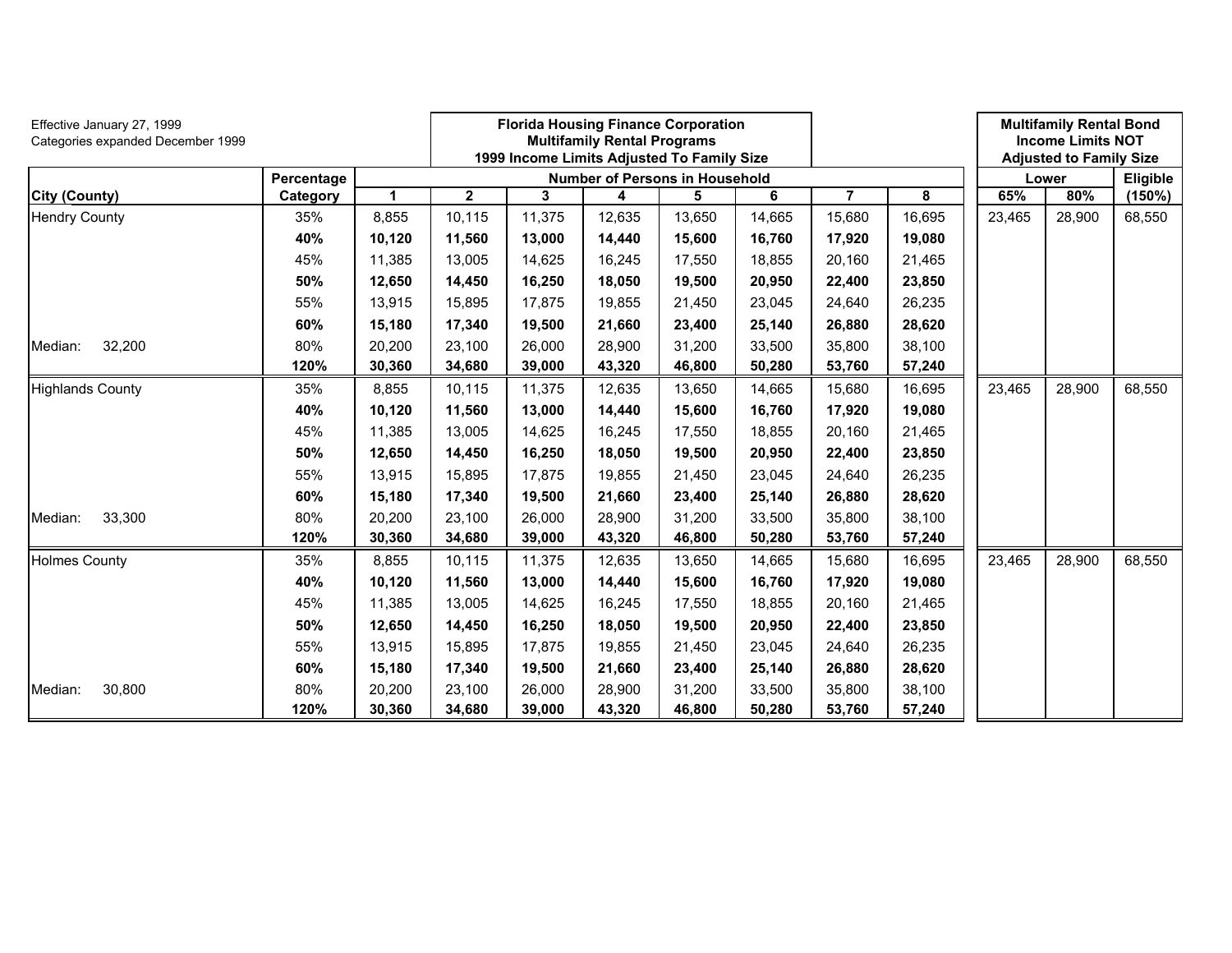| Effective January 27, 1999<br>Categories expanded December 1999 |            |        | <b>Florida Housing Finance Corporation</b><br><b>Multifamily Rental Programs</b><br>1999 Income Limits Adjusted To Family Size |                                       |        |          |                         |                |        |        | <b>Multifamily Rental Bond</b><br><b>Income Limits NOT</b><br><b>Adjusted to Family Size</b> |        |
|-----------------------------------------------------------------|------------|--------|--------------------------------------------------------------------------------------------------------------------------------|---------------------------------------|--------|----------|-------------------------|----------------|--------|--------|----------------------------------------------------------------------------------------------|--------|
|                                                                 | Percentage |        |                                                                                                                                | <b>Number of Persons in Household</b> | Lower  | Eligible |                         |                |        |        |                                                                                              |        |
| <b>City (County)</b>                                            | Category   | 1      | 2                                                                                                                              | 3                                     | 4      | 5        | $\overline{\mathbf{6}}$ | $\overline{7}$ | 8      | 65%    | 80%                                                                                          | (150%) |
| Indian River County                                             | 28%        | 9,240  | 10,556                                                                                                                         | 11,872                                | 13,188 | 14,252   | 15,288                  | 16,352         | 17,416 | 27,554 | 28,260                                                                                       | 68,550 |
|                                                                 | 35%        | 11,550 | 13,195                                                                                                                         | 14,840                                | 16,485 | 17,815   | 19,110                  | 20,440         | 21,770 |        |                                                                                              |        |
|                                                                 | 40%        | 13,200 | 15,080                                                                                                                         | 16,960                                | 18,840 | 20,360   | 21,840                  | 23,360         | 24,880 |        |                                                                                              |        |
|                                                                 | 45%        | 14,850 | 16,965                                                                                                                         | 19,080                                | 21,195 | 22,905   | 24,570                  | 26,280         | 27,990 |        |                                                                                              |        |
|                                                                 | 50%        | 16,500 | 18,850                                                                                                                         | 21,200                                | 23,550 | 25,450   | 27,300                  | 29,200         | 31,100 |        |                                                                                              |        |
|                                                                 | 55%        | 18,150 | 20,735                                                                                                                         | 23,320                                | 25,905 | 27,995   | 30,030                  | 32,120         | 34,210 |        |                                                                                              |        |
|                                                                 | 60%        | 19,800 | 22,620                                                                                                                         | 25,440                                | 28,260 | 30,540   | 32,760                  | 35,040         | 37,320 |        |                                                                                              |        |
| 47,100<br>Median:                                               | 80%        | 26,400 | 30,150                                                                                                                         | 33,900                                | 37,700 | 40,700   | 43,700                  | 46,700         | 49,750 |        |                                                                                              |        |
|                                                                 | 120%       | 39,600 | 45,240                                                                                                                         | 50,880                                | 56,520 | 61,080   | 65,520                  | 70,080         | 74,640 |        |                                                                                              |        |
| Jackson County                                                  | 35%        | 8,855  | 10,115                                                                                                                         | 11,375                                | 12,635 | 13,650   | 14,665                  | 15,680         | 16,695 | 23,465 | 28,900                                                                                       | 68,550 |
|                                                                 | 40%        | 10,120 | 11,560                                                                                                                         | 13,000                                | 14,440 | 15,600   | 16,760                  | 17,920         | 19,080 |        |                                                                                              |        |
|                                                                 | 45%        | 11,385 | 13,005                                                                                                                         | 14,625                                | 16,245 | 17,550   | 18,855                  | 20,160         | 21,465 |        |                                                                                              |        |
|                                                                 | 50%        | 12,650 | 14,450                                                                                                                         | 16,250                                | 18,050 | 19,500   | 20,950                  | 22,400         | 23,850 |        |                                                                                              |        |
|                                                                 | 55%        | 13,915 | 15,895                                                                                                                         | 17,875                                | 19,855 | 21,450   | 23,045                  | 24,640         | 26,235 |        |                                                                                              |        |
|                                                                 | 60%        | 15,180 | 17,340                                                                                                                         | 19,500                                | 21,660 | 23,400   | 25,140                  | 26,880         | 28,620 |        |                                                                                              |        |
| 34,100<br>Median:                                               | 80%        | 20,200 | 23,100                                                                                                                         | 26,000                                | 28,900 | 31,200   | 33,500                  | 35,800         | 38,100 |        |                                                                                              |        |
|                                                                 | 120%       | 30,360 | 34,680                                                                                                                         | 39,000                                | 43,320 | 46,800   | 50,280                  | 53,760         | 57,240 |        |                                                                                              |        |
| Jefferson County                                                | 35%        | 8,960  | 10,220                                                                                                                         | 11,515                                | 12,775 | 13,790   | 14,805                  | 15,855         | 16,870 | 23,725 | 29,200                                                                                       | 68,550 |
|                                                                 | 40%        | 10,240 | 11,680                                                                                                                         | 13,160                                | 14,600 | 15,760   | 16,920                  | 18,120         | 19,280 |        |                                                                                              |        |
|                                                                 | 45%        | 11,520 | 13,140                                                                                                                         | 14,805                                | 16,425 | 17,730   | 19,035                  | 20,385         | 21,690 |        |                                                                                              |        |
|                                                                 | 50%        | 12,800 | 14,600                                                                                                                         | 16,450                                | 18,250 | 19,700   | 21,150                  | 22,650         | 24,100 |        |                                                                                              |        |
|                                                                 | 55%        | 14,080 | 16,060                                                                                                                         | 18,095                                | 20,075 | 21,670   | 23,265                  | 24,915         | 26,510 |        |                                                                                              |        |
|                                                                 | 60%        | 15,360 | 17,520                                                                                                                         | 19,740                                | 21,900 | 23,640   | 25,380                  | 27,180         | 28,920 |        |                                                                                              |        |
| 36,500<br>Median:                                               | 80%        | 20,450 | 23,350                                                                                                                         | 26,300                                | 29,200 | 31,550   | 33,850                  | 36,200         | 38,550 |        |                                                                                              |        |
|                                                                 | 120%       | 30,720 | 35,040                                                                                                                         | 39,480                                | 43,800 | 47,280   | 50,760                  | 54,360         | 57,840 |        |                                                                                              |        |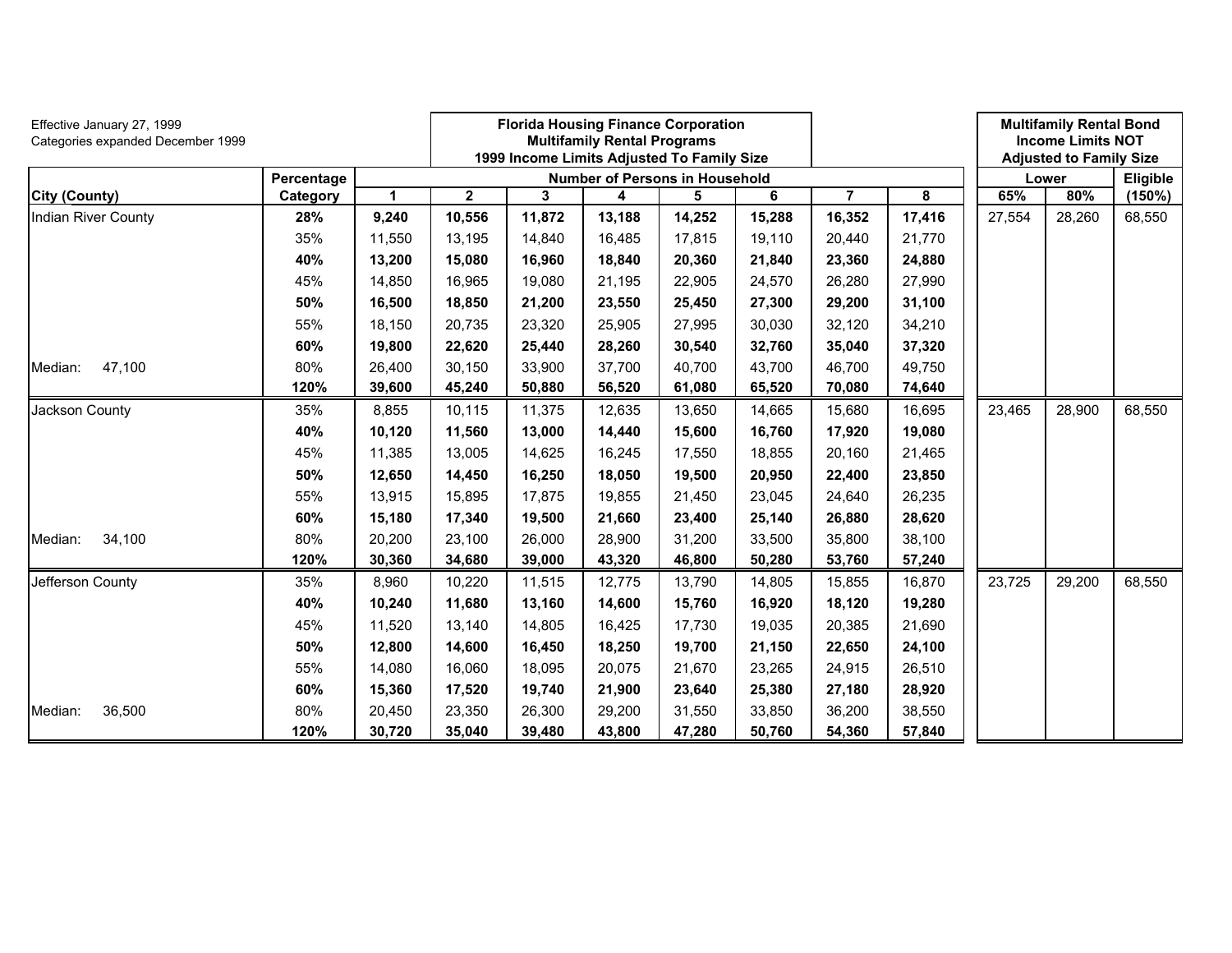| Effective January 27, 1999<br>Categories expanded December 1999 |            |        |             | <b>Florida Housing Finance Corporation</b><br><b>Multifamily Rental Programs</b><br>1999 Income Limits Adjusted To Family Size |        |          |        |        |        |        |        | <b>Multifamily Rental Bond</b><br><b>Income Limits NOT</b><br><b>Adjusted to Family Size</b> |
|-----------------------------------------------------------------|------------|--------|-------------|--------------------------------------------------------------------------------------------------------------------------------|--------|----------|--------|--------|--------|--------|--------|----------------------------------------------------------------------------------------------|
|                                                                 | Percentage |        |             | <b>Number of Persons in Household</b>                                                                                          | Lower  | Eligible |        |        |        |        |        |                                                                                              |
| <b>City (County)</b>                                            | Category   | 1      | $\mathbf 2$ | 3                                                                                                                              | 4      | 5        | 6      | 7      | 8      | 65%    | 80%    | (150%)                                                                                       |
| Lafayette County                                                | 35%        | 8,855  | 10,115      | 11,375                                                                                                                         | 12,635 | 13,650   | 14,665 | 15,680 | 16,695 | 23,465 | 28,900 | 68,550                                                                                       |
|                                                                 | 40%        | 10,120 | 11,560      | 13,000                                                                                                                         | 14,440 | 15,600   | 16,760 | 17,920 | 19,080 |        |        |                                                                                              |
|                                                                 | 45%        | 11,385 | 13,005      | 14,625                                                                                                                         | 16,245 | 17,550   | 18,855 | 20,160 | 21,465 |        |        |                                                                                              |
|                                                                 | 50%        | 12,650 | 14,450      | 16,250                                                                                                                         | 18,050 | 19,500   | 20,950 | 22,400 | 23,850 |        |        |                                                                                              |
|                                                                 | 55%        | 13,915 | 15,895      | 17,875                                                                                                                         | 19,855 | 21,450   | 23,045 | 24,640 | 26,235 |        |        |                                                                                              |
|                                                                 | 60%        | 15,180 | 17,340      | 19,500                                                                                                                         | 21,660 | 23,400   | 25,140 | 26,880 | 28,620 |        |        |                                                                                              |
| 34,500<br>Median:                                               | 80%        | 20,200 | 23,100      | 26,000                                                                                                                         | 28,900 | 31,200   | 33,500 | 35,800 | 38,100 |        |        |                                                                                              |
|                                                                 | 120%       | 30,360 | 34,680      | 39,000                                                                                                                         | 43,320 | 46,800   | 50,280 | 53,760 | 57,240 |        |        |                                                                                              |
| Levy County                                                     | 35%        | 8,855  | 10,115      | 11,375                                                                                                                         | 12,635 | 13,650   | 14,665 | 15,680 | 16,695 | 23,465 | 28,900 | 68,550                                                                                       |
|                                                                 | 40%        | 10,120 | 11,560      | 13,000                                                                                                                         | 14,440 | 15,600   | 16,760 | 17,920 | 19,080 |        |        |                                                                                              |
|                                                                 | 45%        | 11,385 | 13,005      | 14,625                                                                                                                         | 16,245 | 17,550   | 18,855 | 20,160 | 21,465 |        |        |                                                                                              |
|                                                                 | 50%        | 12,650 | 14,450      | 16,250                                                                                                                         | 18,050 | 19,500   | 20,950 | 22,400 | 23,850 |        |        |                                                                                              |
|                                                                 | 55%        | 13,915 | 15,895      | 17,875                                                                                                                         | 19,855 | 21,450   | 23,045 | 24,640 | 26,235 |        |        |                                                                                              |
|                                                                 | 60%        | 15,180 | 17,340      | 19,500                                                                                                                         | 21,660 | 23,400   | 25,140 | 26,880 | 28,620 |        |        |                                                                                              |
| 31,200<br>Median:                                               | 80%        | 20,200 | 23,100      | 26,000                                                                                                                         | 28,900 | 31,200   | 33,500 | 35,800 | 38,100 |        |        |                                                                                              |
|                                                                 | 120%       | 30,360 | 34,680      | 39,000                                                                                                                         | 43,320 | 46,800   | 50,280 | 53,760 | 57,240 |        |        |                                                                                              |
| <b>Liberty County</b>                                           | 35%        | 8,960  | 10,220      | 11,515                                                                                                                         | 12,775 | 13,790   | 14,805 | 15,855 | 16,870 | 23,725 | 29,200 | 68,550                                                                                       |
|                                                                 | 40%        | 10,240 | 11,680      | 13,160                                                                                                                         | 14,600 | 15,760   | 16,920 | 18,120 | 19,280 |        |        |                                                                                              |
|                                                                 | 45%        | 11,520 | 13,140      | 14,805                                                                                                                         | 16,425 | 17,730   | 19,035 | 20,385 | 21,690 |        |        |                                                                                              |
|                                                                 | 50%        | 12,800 | 14,600      | 16,450                                                                                                                         | 18,250 | 19,700   | 21,150 | 22,650 | 24,100 |        |        |                                                                                              |
|                                                                 | 55%        | 14,080 | 16.060      | 18,095                                                                                                                         | 20,075 | 21,670   | 23,265 | 24,915 | 26,510 |        |        |                                                                                              |
|                                                                 | 60%        | 15,360 | 17,520      | 19,740                                                                                                                         | 21,900 | 23,640   | 25,380 | 27,180 | 28,920 |        |        |                                                                                              |
| 36,500<br>Median:                                               | 80%        | 20,450 | 23,350      | 26,300                                                                                                                         | 29,200 | 31,550   | 33,850 | 36,200 | 38,550 |        |        |                                                                                              |
|                                                                 | 120%       | 30,720 | 35,040      | 39,480                                                                                                                         | 43,800 | 47,280   | 50,760 | 54,360 | 57,840 |        |        |                                                                                              |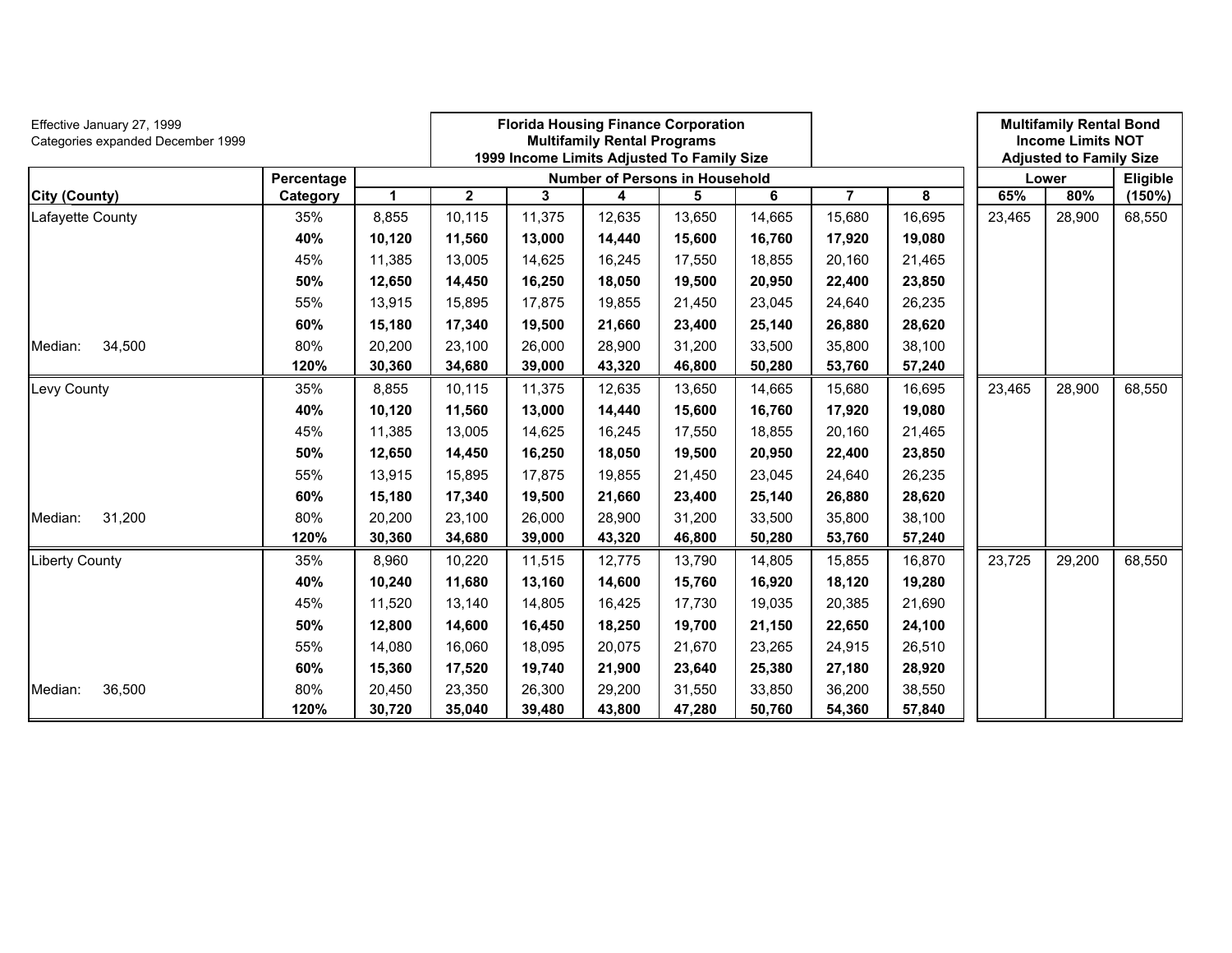| Effective January 27, 1999<br>Categories expanded December 1999 |            |              | <b>Florida Housing Finance Corporation</b><br><b>Multifamily Rental Programs</b><br>1999 Income Limits Adjusted To Family Size |                                       |        |        |        |                |        |        | <b>Multifamily Rental Bond</b><br><b>Income Limits NOT</b><br><b>Adjusted to Family Size</b> |          |
|-----------------------------------------------------------------|------------|--------------|--------------------------------------------------------------------------------------------------------------------------------|---------------------------------------|--------|--------|--------|----------------|--------|--------|----------------------------------------------------------------------------------------------|----------|
|                                                                 | Percentage |              |                                                                                                                                | <b>Number of Persons in Household</b> |        |        |        |                |        | Lower  |                                                                                              | Eligible |
| <b>City (County)</b>                                            | Category   | $\mathbf{1}$ | $\overline{\mathbf{2}}$                                                                                                        | 3                                     | 4      | 5      | 6      | $\overline{7}$ | 8      | 65%    | 80%                                                                                          | (150%)   |
| <b>Madison County</b>                                           | 35%        | 8,855        | 10,115                                                                                                                         | 11,375                                | 12,635 | 13,650 | 14,665 | 15,680         | 16,695 | 23,465 | 28,900                                                                                       | 68,550   |
|                                                                 | 40%        | 10,120       | 11,560                                                                                                                         | 13,000                                | 14,440 | 15,600 | 16,760 | 17,920         | 19,080 |        |                                                                                              |          |
|                                                                 | 45%        | 11,385       | 13,005                                                                                                                         | 14,625                                | 16,245 | 17,550 | 18,855 | 20,160         | 21,465 |        |                                                                                              |          |
|                                                                 | 50%        | 12,650       | 14,450                                                                                                                         | 16,250                                | 18,050 | 19,500 | 20,950 | 22,400         | 23,850 |        |                                                                                              |          |
|                                                                 | 55%        | 13,915       | 15,895                                                                                                                         | 17,875                                | 19,855 | 21,450 | 23,045 | 24,640         | 26,235 |        |                                                                                              |          |
|                                                                 | 60%        | 15,180       | 17,340                                                                                                                         | 19,500                                | 21,660 | 23,400 | 25,140 | 26,880         | 28,620 |        |                                                                                              |          |
| 30,600<br>Median:                                               | 80%        | 20,200       | 23,100                                                                                                                         | 26,000                                | 28,900 | 31,200 | 33,500 | 35,800         | 38,100 |        |                                                                                              |          |
|                                                                 | 120%       | 30,360       | 34,680                                                                                                                         | 39,000                                | 43,320 | 46,800 | 50,280 | 53,760         | 57,240 |        |                                                                                              |          |
| Monroe County                                                   | 28%        | 9,604        | 10,976                                                                                                                         | 12,348                                | 13,720 | 14,812 | 15,904 | 17,024         | 18,116 | 28,665 | 29,400                                                                                       | 68,550   |
|                                                                 | 35%        | 12,005       | 13,720                                                                                                                         | 15,435                                | 17,150 | 18,515 | 19,880 | 21,280         | 22,645 |        |                                                                                              |          |
|                                                                 | 40%        | 13,720       | 15,680                                                                                                                         | 17,640                                | 19,600 | 21,160 | 22,720 | 24,320         | 25,880 |        |                                                                                              |          |
|                                                                 | 45%        | 15,435       | 17,640                                                                                                                         | 19,845                                | 22,050 | 23,805 | 25,560 | 27,360         | 29,115 |        |                                                                                              |          |
|                                                                 | 50%        | 17,150       | 19,600                                                                                                                         | 22,050                                | 24,500 | 26,450 | 28,400 | 30,400         | 32,350 |        |                                                                                              |          |
|                                                                 | 55%        | 18,865       | 21,560                                                                                                                         | 24,255                                | 26,950 | 29,095 | 31,240 | 33,440         | 35,585 |        |                                                                                              |          |
|                                                                 | 60%        | 20,580       | 23,520                                                                                                                         | 26,460                                | 29,400 | 31,740 | 34,080 | 36,480         | 38,820 |        |                                                                                              |          |
| 49,000<br>Median:                                               | 80%        | 27,450       | 31,350                                                                                                                         | 35,300                                | 39,200 | 42,350 | 45,450 | 48,600         | 51,750 |        |                                                                                              |          |
|                                                                 | 120%       | 41,160       | 47,040                                                                                                                         | 52,920                                | 58,800 | 63,480 | 68,160 | 72,960         | 77,640 |        |                                                                                              |          |
| Okeechobee County                                               | 35%        | 8,855        | 10,115                                                                                                                         | 11,375                                | 12,635 | 13,650 | 14,665 | 15,680         | 16,695 | 23,465 | 28,900                                                                                       | 68,550   |
|                                                                 | 40%        | 10,120       | 11,560                                                                                                                         | 13,000                                | 14,440 | 15,600 | 16,760 | 17,920         | 19,080 |        |                                                                                              |          |
|                                                                 | 45%        | 11,385       | 13,005                                                                                                                         | 14,625                                | 16,245 | 17,550 | 18,855 | 20,160         | 21,465 |        |                                                                                              |          |
|                                                                 | 50%        | 12,650       | 14,450                                                                                                                         | 16,250                                | 18,050 | 19,500 | 20,950 | 22,400         | 23,850 |        |                                                                                              |          |
|                                                                 | 55%        | 13,915       | 15,895                                                                                                                         | 17,875                                | 19,855 | 21,450 | 23,045 | 24,640         | 26,235 |        |                                                                                              |          |
|                                                                 | 60%        | 15,180       | 17,340                                                                                                                         | 19,500                                | 21,660 | 23,400 | 25,140 | 26,880         | 28,620 |        |                                                                                              |          |
| 31,600<br>Median:                                               | 80%        | 20,200       | 23,100                                                                                                                         | 26,000                                | 28,900 | 31,200 | 33,500 | 35,800         | 38,100 |        |                                                                                              |          |
|                                                                 | 120%       | 30,360       | 34,680                                                                                                                         | 39,000                                | 43,320 | 46,800 | 50,280 | 53,760         | 57,240 |        |                                                                                              |          |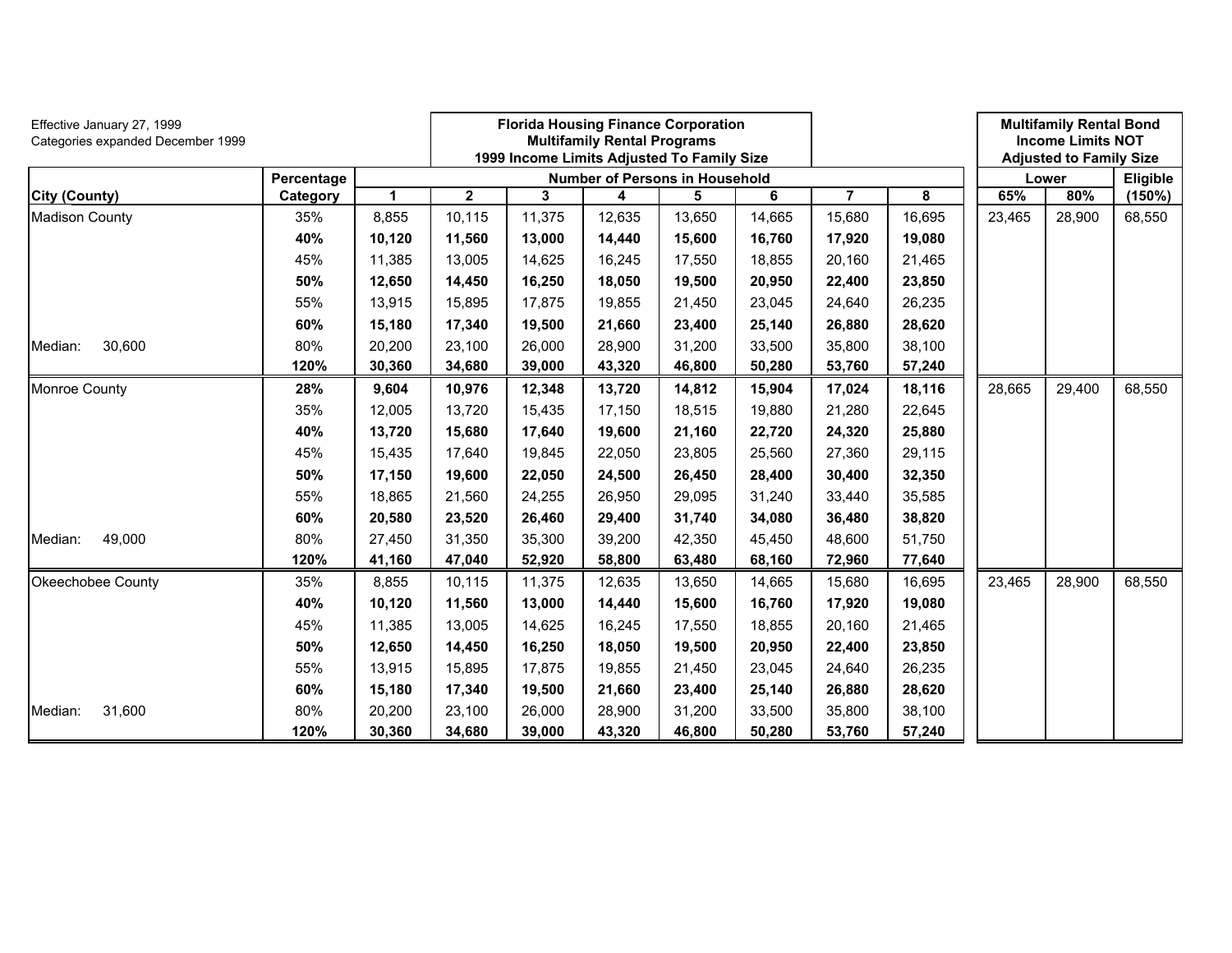| Effective January 27, 1999<br>Categories expanded December 1999 |            |        | <b>Florida Housing Finance Corporation</b><br><b>Multifamily Rental Programs</b><br>1999 Income Limits Adjusted To Family Size |                                       |        |          |        |        |        |        | <b>Multifamily Rental Bond</b><br><b>Income Limits NOT</b><br><b>Adjusted to Family Size</b> |        |  |
|-----------------------------------------------------------------|------------|--------|--------------------------------------------------------------------------------------------------------------------------------|---------------------------------------|--------|----------|--------|--------|--------|--------|----------------------------------------------------------------------------------------------|--------|--|
|                                                                 | Percentage |        |                                                                                                                                | <b>Number of Persons in Household</b> | Lower  | Eligible |        |        |        |        |                                                                                              |        |  |
| <b>City (County)</b>                                            | Category   | 1      | $\mathbf 2$                                                                                                                    | 3                                     | 4      | 5        | 6      | 7      | 8      | 65%    | 80%                                                                                          | (150%) |  |
| Putnam County                                                   | 35%        | 8,855  | 10,115                                                                                                                         | 11,375                                | 12,635 | 13,650   | 14,665 | 15,680 | 16,695 | 23,465 | 28,900                                                                                       | 68,550 |  |
|                                                                 | 40%        | 10,120 | 11,560                                                                                                                         | 13,000                                | 14,440 | 15,600   | 16,760 | 17,920 | 19,080 |        |                                                                                              |        |  |
|                                                                 | 45%        | 11,385 | 13,005                                                                                                                         | 14,625                                | 16,245 | 17,550   | 18,855 | 20,160 | 21,465 |        |                                                                                              |        |  |
|                                                                 | 50%        | 12,650 | 14,450                                                                                                                         | 16,250                                | 18,050 | 19,500   | 20,950 | 22,400 | 23,850 |        |                                                                                              |        |  |
|                                                                 | 55%        | 13,915 | 15,895                                                                                                                         | 17,875                                | 19,855 | 21,450   | 23,045 | 24,640 | 26,235 |        |                                                                                              |        |  |
|                                                                 | 60%        | 15,180 | 17,340                                                                                                                         | 19,500                                | 21,660 | 23,400   | 25,140 | 26,880 | 28,620 |        |                                                                                              |        |  |
| 33,200<br>Median:                                               | 80%        | 20,200 | 23,100                                                                                                                         | 26,000                                | 28,900 | 31,200   | 33,500 | 35,800 | 38,100 |        |                                                                                              |        |  |
|                                                                 | 120%       | 30,360 | 34,680                                                                                                                         | 39,000                                | 43,320 | 46,800   | 50,280 | 53,760 | 57,240 |        |                                                                                              |        |  |
| <b>Sumter County</b>                                            | 35%        | 8,855  | 10,115                                                                                                                         | 11,375                                | 12,635 | 13,650   | 14,665 | 15,680 | 16,695 | 23,465 | 28,900                                                                                       | 68,550 |  |
|                                                                 | 40%        | 10,120 | 11,560                                                                                                                         | 13,000                                | 14,440 | 15,600   | 16,760 | 17,920 | 19,080 |        |                                                                                              |        |  |
|                                                                 | 45%        | 11,385 | 13,005                                                                                                                         | 14,625                                | 16,245 | 17,550   | 18,855 | 20,160 | 21,465 |        |                                                                                              |        |  |
|                                                                 | 50%        | 12,650 | 14,450                                                                                                                         | 16,250                                | 18,050 | 19,500   | 20,950 | 22,400 | 23,850 |        |                                                                                              |        |  |
|                                                                 | 55%        | 13,915 | 15,895                                                                                                                         | 17,875                                | 19,855 | 21,450   | 23,045 | 24,640 | 26,235 |        |                                                                                              |        |  |
|                                                                 | 60%        | 15,180 | 17,340                                                                                                                         | 19,500                                | 21,660 | 23,400   | 25,140 | 26,880 | 28,620 |        |                                                                                              |        |  |
| 35,300<br>Median:                                               | 80%        | 20,200 | 23,100                                                                                                                         | 26,000                                | 28,900 | 31,200   | 33,500 | 35,800 | 38,100 |        |                                                                                              |        |  |
|                                                                 | 120%       | 30,360 | 34,680                                                                                                                         | 39,000                                | 43,320 | 46,800   | 50,280 | 53,760 | 57,240 |        |                                                                                              |        |  |
| <b>Suwannee County</b>                                          | 35%        | 8,855  | 10,115                                                                                                                         | 11,375                                | 12,635 | 13,650   | 14,665 | 15,680 | 16,695 | 23,465 | 28,900                                                                                       | 68,550 |  |
|                                                                 | 40%        | 10,120 | 11,560                                                                                                                         | 13,000                                | 14,440 | 15,600   | 16,760 | 17,920 | 19,080 |        |                                                                                              |        |  |
|                                                                 | 45%        | 11,385 | 13,005                                                                                                                         | 14,625                                | 16,245 | 17,550   | 18,855 | 20,160 | 21,465 |        |                                                                                              |        |  |
|                                                                 | 50%        | 12,650 | 14,450                                                                                                                         | 16,250                                | 18,050 | 19,500   | 20,950 | 22,400 | 23,850 |        |                                                                                              |        |  |
|                                                                 | 55%        | 13,915 | 15.895                                                                                                                         | 17,875                                | 19,855 | 21,450   | 23,045 | 24,640 | 26,235 |        |                                                                                              |        |  |
|                                                                 | 60%        | 15,180 | 17,340                                                                                                                         | 19,500                                | 21,660 | 23,400   | 25,140 | 26,880 | 28,620 |        |                                                                                              |        |  |
| 32,000<br>Median:                                               | 80%        | 20,200 | 23,100                                                                                                                         | 26,000                                | 28,900 | 31,200   | 33,500 | 35,800 | 38,100 |        |                                                                                              |        |  |
|                                                                 | 120%       | 30,360 | 34,680                                                                                                                         | 39,000                                | 43,320 | 46,800   | 50,280 | 53,760 | 57,240 |        |                                                                                              |        |  |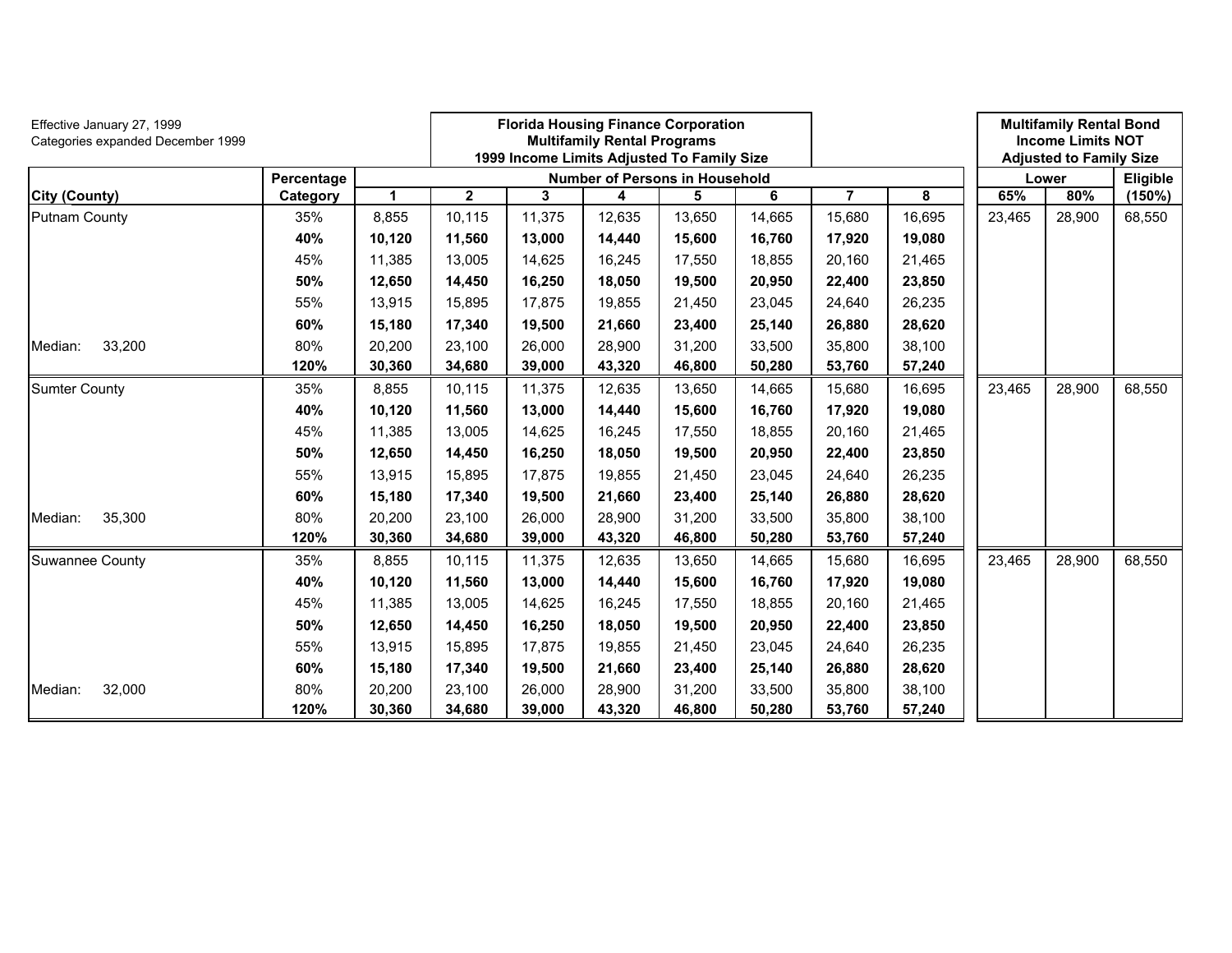| Effective January 27, 1999<br>Categories expanded December 1999 |            |              | <b>Florida Housing Finance Corporation</b><br><b>Multifamily Rental Programs</b><br>1999 Income Limits Adjusted To Family Size |                                       |        |          |        |        |        | <b>Multifamily Rental Bond</b><br><b>Income Limits NOT</b><br><b>Adjusted to Family Size</b> |        |        |
|-----------------------------------------------------------------|------------|--------------|--------------------------------------------------------------------------------------------------------------------------------|---------------------------------------|--------|----------|--------|--------|--------|----------------------------------------------------------------------------------------------|--------|--------|
|                                                                 | Percentage |              |                                                                                                                                | <b>Number of Persons in Household</b> | Lower  | Eligible |        |        |        |                                                                                              |        |        |
| <b>City (County)</b>                                            | Category   | $\mathbf{1}$ | $\mathbf 2$                                                                                                                    | 3                                     | 4      | 5        | 6      | 7      | 8      | 65%                                                                                          | 80%    | (150%) |
| <b>Taylor County</b>                                            | 35%        | 8,855        | 10,115                                                                                                                         | 11,375                                | 12,635 | 13,650   | 14,665 | 15,680 | 16,695 | 23,465                                                                                       | 28,900 | 68,550 |
|                                                                 | 40%        | 10,120       | 11,560                                                                                                                         | 13,000                                | 14,440 | 15,600   | 16,760 | 17,920 | 19,080 |                                                                                              |        |        |
|                                                                 | 45%        | 11,385       | 13,005                                                                                                                         | 14,625                                | 16,245 | 17,550   | 18,855 | 20,160 | 21,465 |                                                                                              |        |        |
|                                                                 | 50%        | 12,650       | 14,450                                                                                                                         | 16,250                                | 18,050 | 19,500   | 20,950 | 22,400 | 23,850 |                                                                                              |        |        |
|                                                                 | 55%        | 13,915       | 15,895                                                                                                                         | 17,875                                | 19,855 | 21,450   | 23,045 | 24,640 | 26,235 |                                                                                              |        |        |
|                                                                 | 60%        | 15,180       | 17,340                                                                                                                         | 19,500                                | 21,660 | 23,400   | 25,140 | 26,880 | 28,620 |                                                                                              |        |        |
| 34,600<br>Median:                                               | 80%        | 20,200       | 23,100                                                                                                                         | 26,000                                | 28,900 | 31,200   | 33,500 | 35,800 | 38,100 |                                                                                              |        |        |
|                                                                 | 120%       | 30,360       | 34,680                                                                                                                         | 39,000                                | 43,320 | 46,800   | 50,280 | 53,760 | 57,240 |                                                                                              |        |        |
| <b>Union County</b>                                             | 35%        | 9,170        | 10,465                                                                                                                         | 11,795                                | 13,090 | 14,140   | 15,190 | 16,240 | 17,290 | 24,310                                                                                       | 29,900 | 68,550 |
|                                                                 | 40%        | 10,480       | 11,960                                                                                                                         | 13,480                                | 14,960 | 16,160   | 17,360 | 18,560 | 19,760 |                                                                                              |        |        |
|                                                                 | 45%        | 11,790       | 13,455                                                                                                                         | 15,165                                | 16,830 | 18,180   | 19,530 | 20,880 | 22,230 |                                                                                              |        |        |
|                                                                 | 50%        | 13,100       | 14,950                                                                                                                         | 16,850                                | 18,700 | 20,200   | 21,700 | 23,200 | 24,700 |                                                                                              |        |        |
|                                                                 | 55%        | 14,410       | 16,445                                                                                                                         | 18,535                                | 20,570 | 22,220   | 23,870 | 25,520 | 27,170 |                                                                                              |        |        |
|                                                                 | 60%        | 15,720       | 17,940                                                                                                                         | 20,220                                | 22,440 | 24,240   | 26,040 | 27,840 | 29,640 |                                                                                              |        |        |
| 37,400<br>Median:                                               | 80%        | 20,950       | 23,950                                                                                                                         | 26,950                                | 29,900 | 32,300   | 34,700 | 37,100 | 39,500 |                                                                                              |        |        |
|                                                                 | 120%       | 31,440       | 35,880                                                                                                                         | 40,440                                | 44,880 | 48,480   | 52,080 | 55,680 | 59,280 |                                                                                              |        |        |
| <b>Wakulla County</b>                                           | 35%        | 9,205        | 10,500                                                                                                                         | 11,830                                | 13,125 | 14,175   | 15,225 | 16,275 | 17,325 | 24,375                                                                                       | 30,000 | 68,550 |
|                                                                 | 40%        | 10,520       | 12,000                                                                                                                         | 13,520                                | 15,000 | 16,200   | 17,400 | 18,600 | 19,800 |                                                                                              |        |        |
|                                                                 | 45%        | 11,835       | 13,500                                                                                                                         | 15,210                                | 16,875 | 18,225   | 19,575 | 20,925 | 22,275 |                                                                                              |        |        |
|                                                                 | 50%        | 13,150       | 15,000                                                                                                                         | 16,900                                | 18,750 | 20,250   | 21,750 | 23,250 | 24,750 |                                                                                              |        |        |
|                                                                 | 55%        | 14,465       | 16.500                                                                                                                         | 18,590                                | 20,625 | 22,275   | 23,925 | 25,575 | 27,225 |                                                                                              |        |        |
|                                                                 | 60%        | 15,780       | 18,000                                                                                                                         | 20,280                                | 22,500 | 24,300   | 26,100 | 27,900 | 29,700 |                                                                                              |        |        |
| 37,500<br>Median:                                               | 80%        | 21,000       | 24,000                                                                                                                         | 27,000                                | 30,000 | 32,400   | 34,800 | 37,200 | 39,600 |                                                                                              |        |        |
|                                                                 | 120%       | 31,560       | 36,000                                                                                                                         | 40,560                                | 45,000 | 48,600   | 52,200 | 55,800 | 59,400 |                                                                                              |        |        |